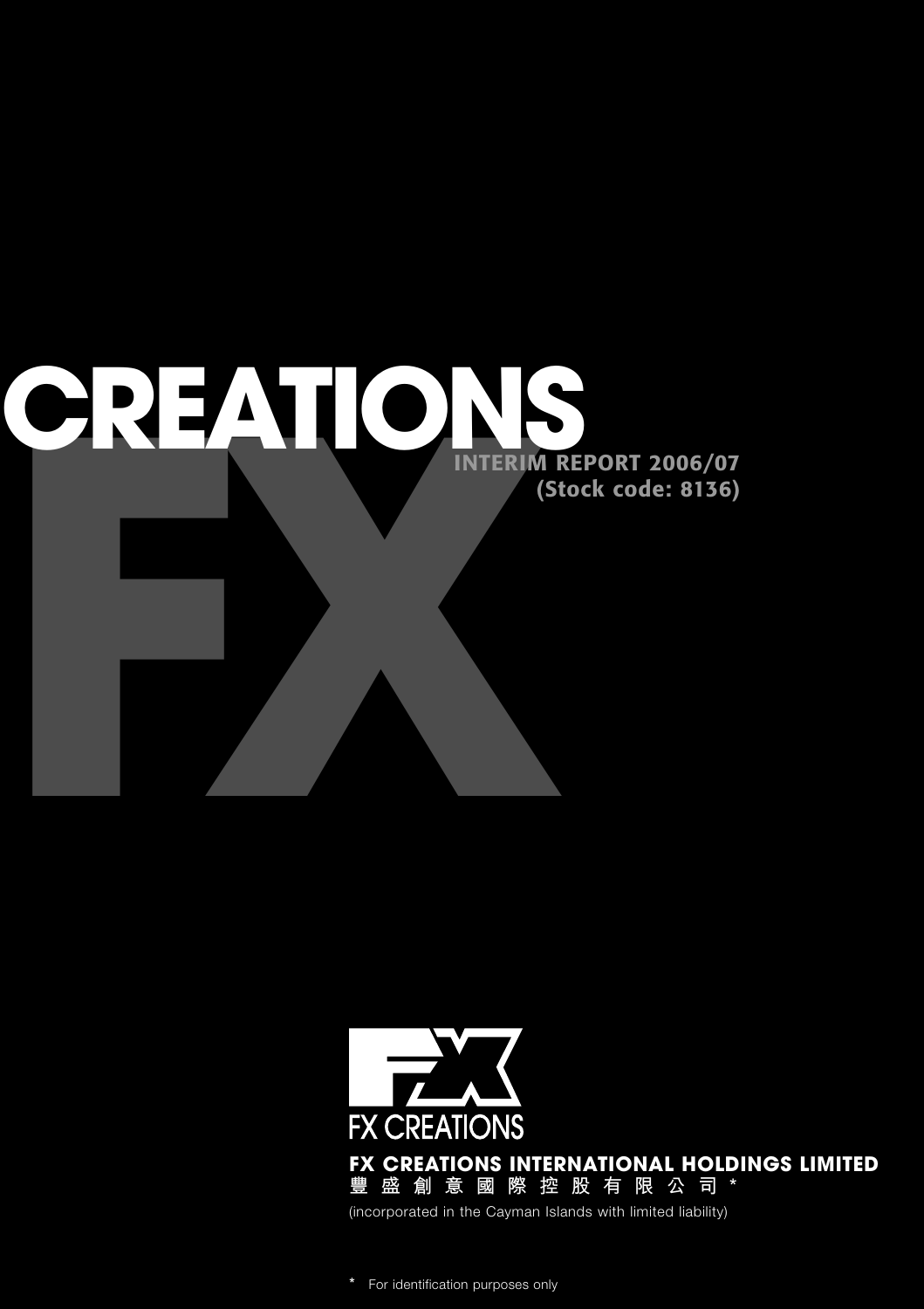**CHARACTERISTICS OF THE GROWTH ENTERPRISE MARKET ("GEM") OF THE STOCK EXCHANGE OF HONG KONG LIMITED (THE "STOCK EXCHANGE")**

**GEM has been established as a market designed to accommodate companies to which a high investment risk may be attached. In particular, companies may list on GEM with neither a track record of profitability nor any obligation to forecast future profitability. Furthermore, there may be risks arising out of the emerging nature of companies listed on GEM and the business sectors or countries in which the companies operate. Prospective investors should be aware of the potential risks of investing in such companies and should make the decision to invest only after due and careful consideration. The greater risk profile and other characteristics of GEM mean that it is a market more suited to professional and other sophisticated investors.**

**Given the emerging nature of companies listed on GEM, there is a risk that securities traded on GEM may be more susceptible to high market volatility than securities traded on the Main Board of the Stock Exchange and no assurance is given that there will be a liquid market in the securities traded on GEM.**

**The principal means of information dissemination on GEM is publication on the Internet website operated by the Stock Exchange. Listed companies are not generally required to issue paid announcements in gazetted newspapers. Accordingly, prospective investors should note that they need to have access to the GEM website in order to obtain up-to-date information on GEM-listed issuers.**

*The Stock Exchange takes no responsibility for the contents of this report, makes no representation as to its accuracy or completeness and expressly disclaims any liability whatsoever for any loss howsoever arising from or in reliance upon the whole or any part of the contents of this report.*

*This report, for which the directors of FX Creations International Holdings Limited (the "Company") collectively and individually accept full responsibility, includes particulars given in compliance with the Rules Governing the Listing of Securities on GEM of the Stock Exchange (the "GEM Listing Rules") for the purpose of giving information with regard to the Company. The directors of the Company, having made all reasonable enquiries, confirm that, to the best of their knowledge and belief: (1) the information contained in this report is accurate and complete in all material respects and not misleading; (2) there are no other matters the omission of which would make any statement in this report misleading; and (3) all opinions expressed in this report have been arrived at after due and careful consideration and are founded on bases and assumptions that are fair and reasonable.*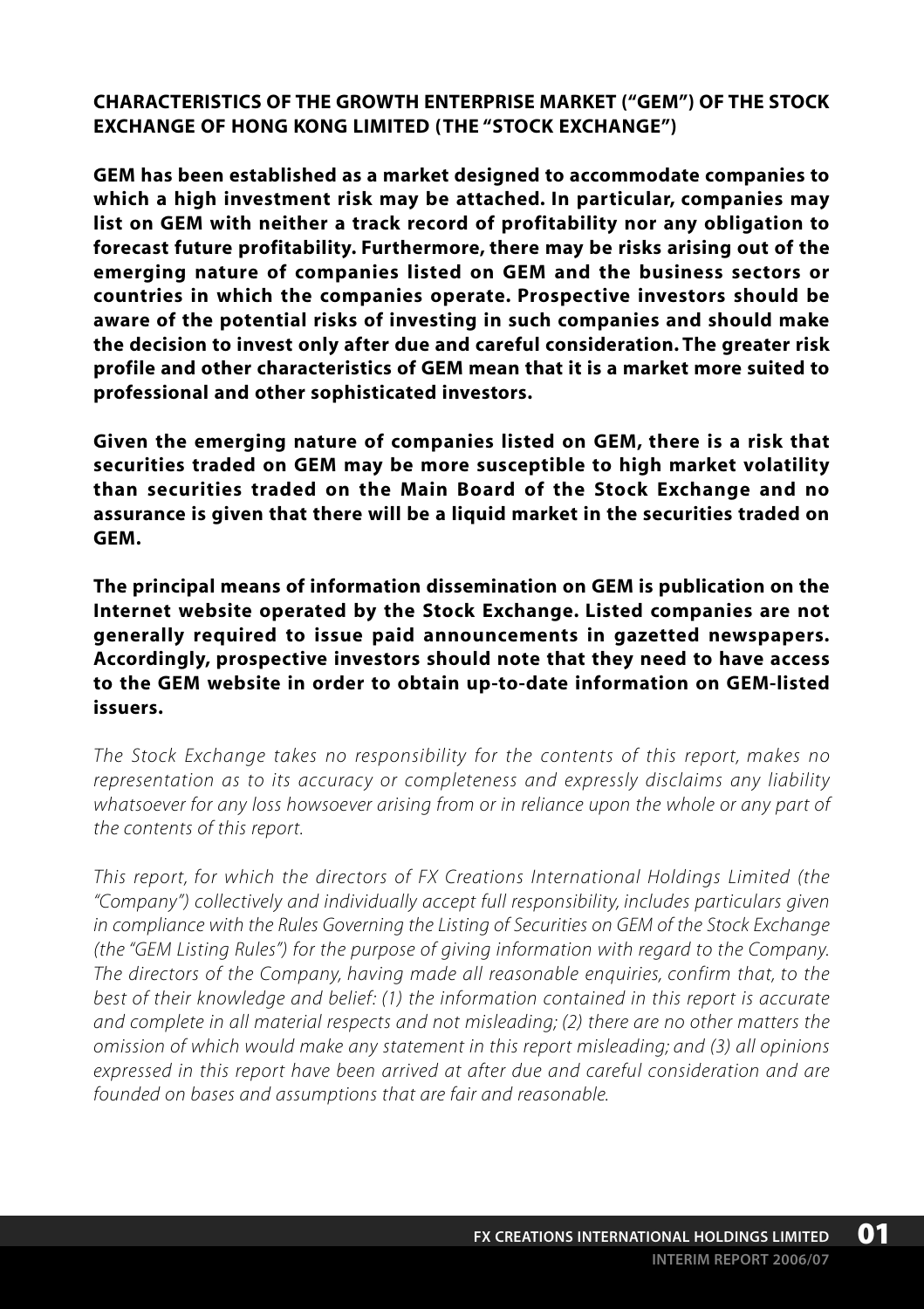### **INTERIM RESULTS**

The board of directors (the "Board") of FX Creations International Holdings Limited (the "Company") herein presents the unaudited consolidated results of the Company and its subsidiaries (collectively referred to as the "Group") for the three months and six months ended 30 September 2006 together with the comparative unaudited figures for the corresponding periods in 2005 as follows:

#### **UNAUDITED CONDENSED CONSOLIDATED INCOME STATEMENT**

*For the three months and six months ended 30 September 2006*

|                                                                            |                | <b>Six months ended</b><br>30 September |                                 | <b>Three months ended</b><br>30 September |                                 |
|----------------------------------------------------------------------------|----------------|-----------------------------------------|---------------------------------|-------------------------------------------|---------------------------------|
|                                                                            | <b>Notes</b>   | 2006<br>(Unaudited)<br><b>HK\$'000</b>  | 2005<br>(Unaudited)<br>HK\$'000 | 2006<br>(Unaudited)<br><b>HK\$'000</b>    | 2005<br>(Unaudited)<br>HK\$'000 |
| <b>TURNOVER</b>                                                            | $\overline{4}$ | 25,193                                  | 35,780                          | 13,220                                    | 18,406                          |
| Cost of sales                                                              |                | (13, 209)                               | (18,400)                        | (7, 210)                                  | (9,908)                         |
| Gross profit                                                               |                | 11,984                                  | 17,380                          | 6,010                                     | 8,498                           |
| Other revenue<br>Selling and distribution costs<br>Administrative expenses |                | 991<br>(8, 851)<br>(5,633)              | 1,187<br>(12, 227)<br>(6,106)   | 833<br>(4,501)<br>(2,928)                 | 928<br>(6,027)<br>(3,307)       |
| PROFIT/(LOSS) FROM<br>OPERATIONS                                           |                | (1, 509)                                | 234                             | (586)                                     | 92                              |
| Finance costs                                                              |                | (38)                                    | (291)                           | (16)                                      | (149)                           |
| LOSS BEFORE INCOME TAX                                                     | 5              | (1, 547)                                | (57)                            | (602)                                     | (57)                            |
| Income tax                                                                 | 6              |                                         |                                 |                                           |                                 |
| LOSS FOR THE PERIOD                                                        |                | (1, 547)                                | (57)                            | (602)                                     | (57)                            |
| Attributable to:<br>Equity holders of<br>the Company<br>Minority interests |                | (1, 467)<br>(80)                        | (57)                            | (522)<br>(80)                             | (57)                            |
|                                                                            |                | (1, 547)                                | (57)                            | (602)                                     | (57)                            |
| <b>DIVIDEND</b>                                                            | 8              |                                         |                                 |                                           |                                 |
| <b>LOSS PER SHARE</b>                                                      | $\overline{7}$ |                                         |                                 |                                           |                                 |
| Basic                                                                      |                | <b>HK0.25 cent</b>                      | HK0.01 cent                     | <b>HK0.07 cent</b>                        | HK0.01 cent                     |
| Diluted                                                                    |                | N/A                                     | N/A                             | N/A                                       | N/A                             |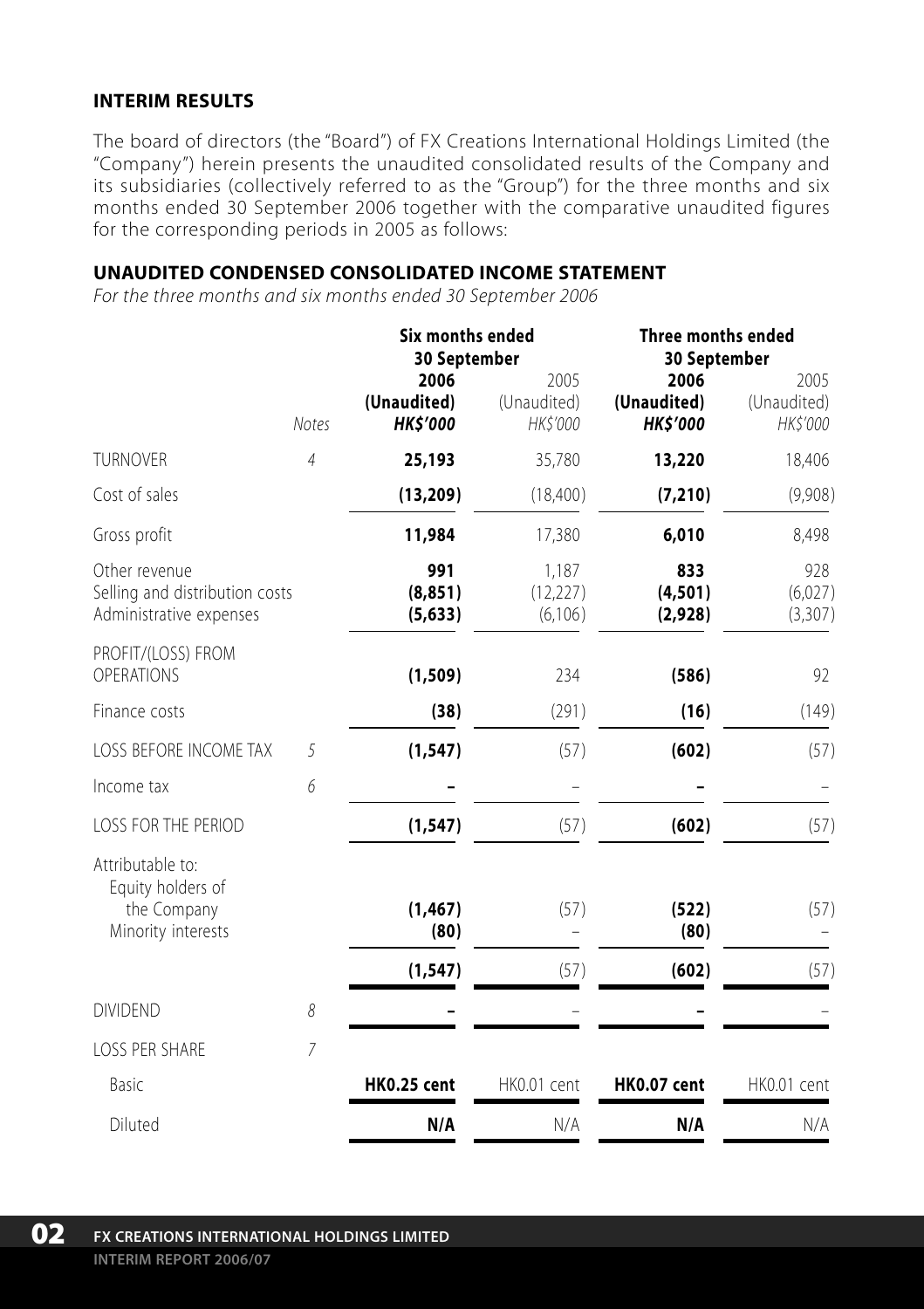## **UNAUDITED CONDENSED CONSOLIDATED BALANCE SHEET**

*As at 30 September 2006*

|                                                                                                                                                                                    | <b>Notes</b> | As at<br>30 September<br>2006<br>(Unaudited)<br><b>HKS'000</b> | As at<br>31 March<br>2006<br>(Audited)<br>HK\$'000 |
|------------------------------------------------------------------------------------------------------------------------------------------------------------------------------------|--------------|----------------------------------------------------------------|----------------------------------------------------|
| NON-CURRENT ASSETS<br>Fixed assets<br>Available-for-sale investments                                                                                                               |              | 597<br>195                                                     | 1,210                                              |
| Rental and sundry deposits                                                                                                                                                         |              | 1,225                                                          | 2,132                                              |
|                                                                                                                                                                                    |              | 2,017                                                          | 3,342                                              |
| <b>CURRENT ASSETS</b><br>Inventories<br>Accounts receivable<br>Prepayments, deposits and other receivables<br>Due from a minority shareholder<br>Taxes refundable<br>Bank deposits | 9            | 1,914<br>3,676<br>13,505<br>2<br>13,000                        | 1,788<br>3,521<br>1,876<br>360<br>$\overline{2}$   |
| Cash and bank balances                                                                                                                                                             |              | 1,260                                                          | 3,962                                              |
| <b>CURRENT LIABILITIES</b><br>Accounts payable<br>Accrued expenses and other payables                                                                                              | 10           | 33,357<br>6,023<br>1,497                                       | 11,509<br>3,680<br>1,279                           |
| Taxes payable                                                                                                                                                                      |              | 98                                                             | 131                                                |
| Amount due to a shareholder<br>Short-term bank loans - secured<br>Current portion of other                                                                                         |              | 453<br>154                                                     | 453<br>377                                         |
| long-term loans - secured                                                                                                                                                          |              | 333                                                            | 500                                                |
|                                                                                                                                                                                    |              | 8,558                                                          | 6,420                                              |
| NET CURRENT ASSETS                                                                                                                                                                 |              | 24,799                                                         | 5,089                                              |
| <b>TOTAL ASSETS LESS CURRENT LIABILITIES</b>                                                                                                                                       |              | 26,816                                                         | 8,431                                              |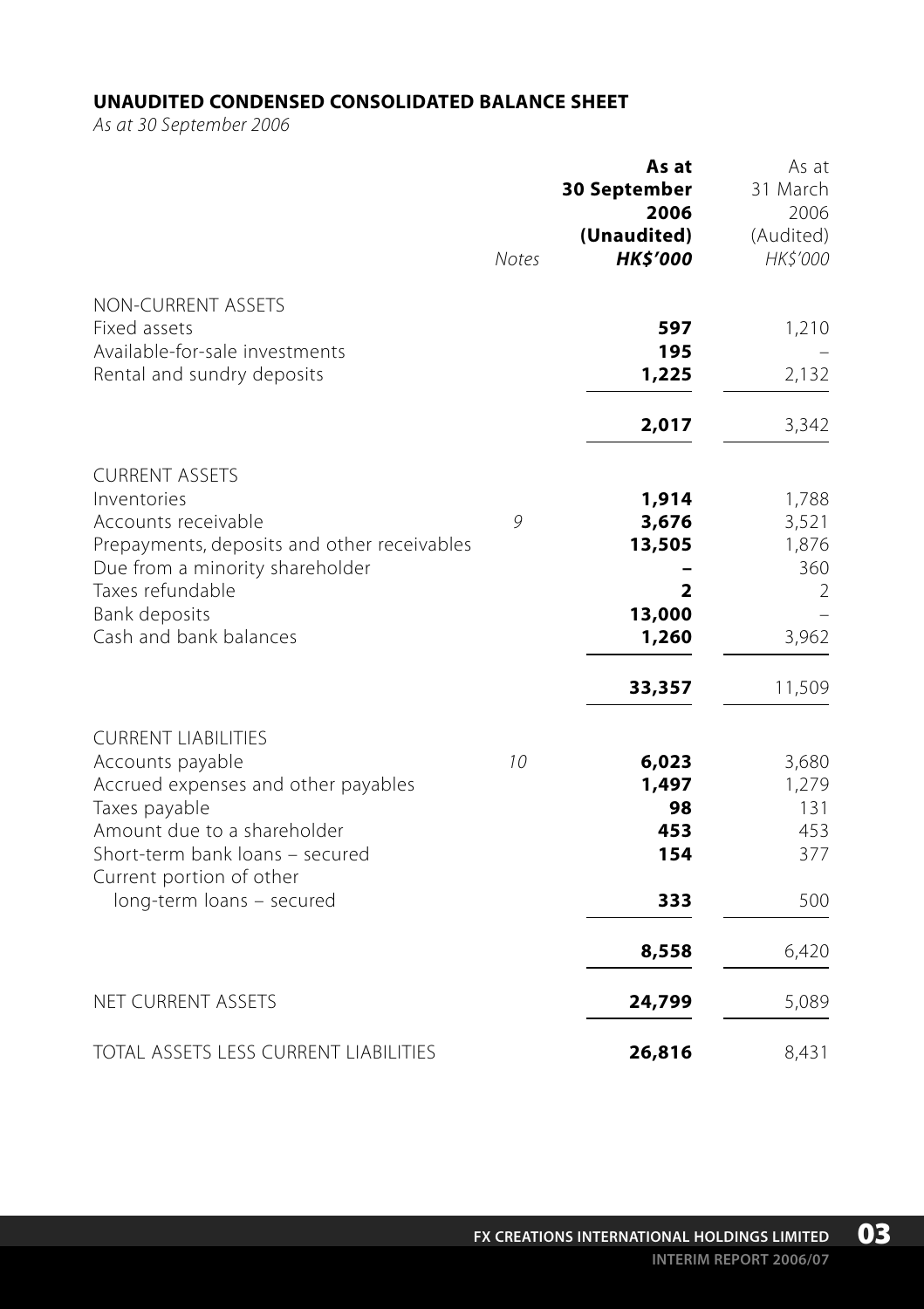|                                                                                      | <b>Notes</b> | As at<br><b>30 September</b><br>2006<br>(Unaudited)<br><b>HK\$'000</b> | As at<br>31 March<br>2006<br>(Audited)<br><b>HK\$'000</b> |
|--------------------------------------------------------------------------------------|--------------|------------------------------------------------------------------------|-----------------------------------------------------------|
| NON-CURRENT LIABILITIES<br>Other long-term loans - secured                           |              |                                                                        | 83                                                        |
|                                                                                      |              | 26,816                                                                 | 8,348                                                     |
| <b>FINANCED BY</b><br>Share capital<br>Reserves                                      | 11           | 7,479<br>19,337                                                        | 4,605<br>3,663                                            |
| EQUITY ATTRIBUTABLE TO EQUITY HOLDERS<br>OF THE COMPANY<br><b>MINORITY INTERESTS</b> |              | 26,816                                                                 | 8,268<br>80                                               |
| <b>TOTAL EQUITY</b>                                                                  |              | 26,816                                                                 | 8,348                                                     |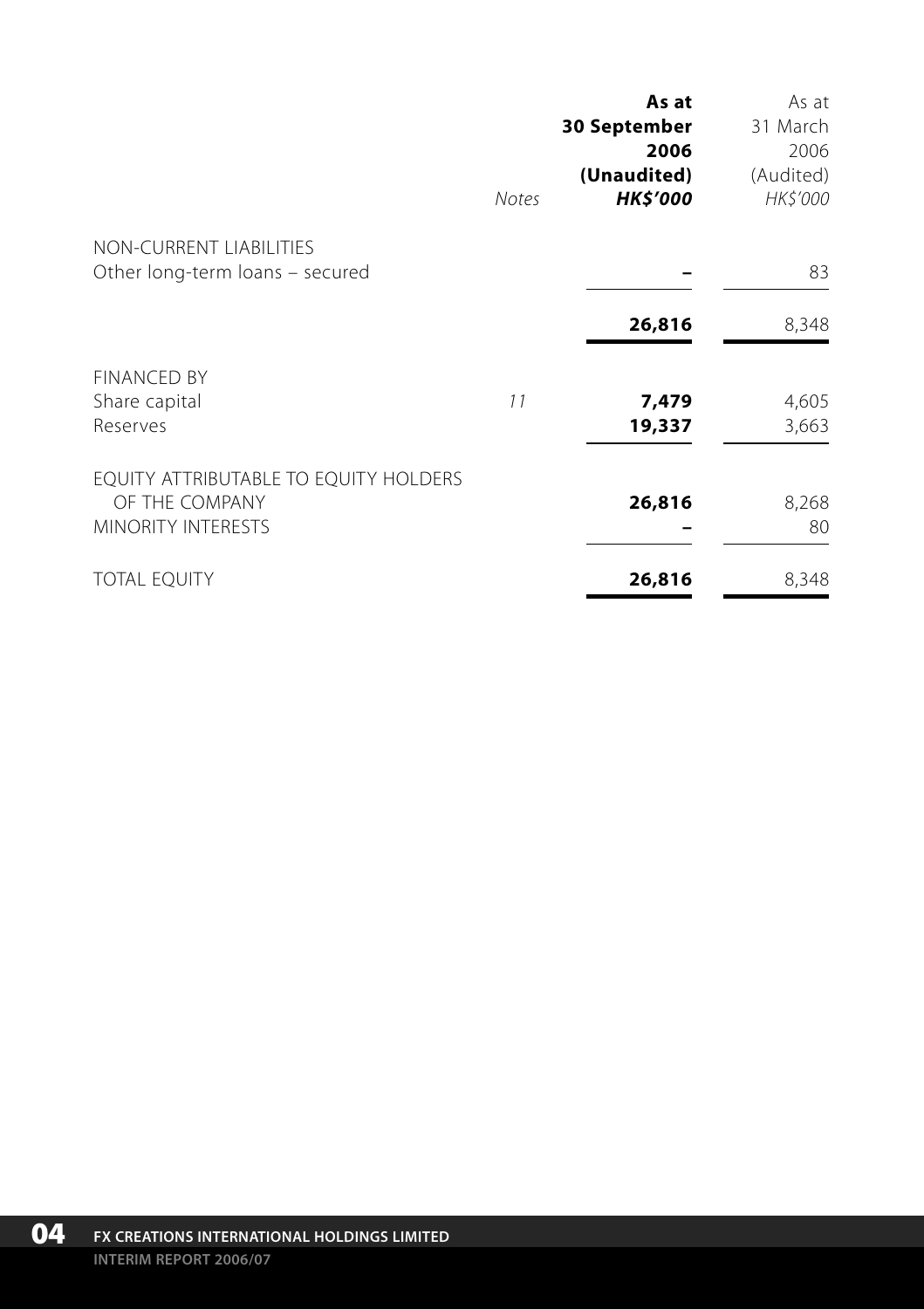## **UNAUDITED CONDENSED CONSOLIDATED CASH FLOW STATEMENT**

|                                                                                                | <b>Six months</b><br>ended                             | Six months<br>ended                             |
|------------------------------------------------------------------------------------------------|--------------------------------------------------------|-------------------------------------------------|
|                                                                                                | 30 September<br>2006<br>(Unaudited)<br><b>HK\$'000</b> | 30 September<br>2005<br>(Unaudited)<br>HK\$'000 |
| Net cash outflow from operating activities                                                     | (8, 787)                                               | (393)                                           |
| Net cash outflow from investing activities                                                     | (457)                                                  | (534)                                           |
| Net cash inflow from financing activities                                                      | 19,542                                                 | 63                                              |
| NET INCREASE/(DECREASE) IN CASH AND CASH EQUIVALENTS                                           | 10,298                                                 | (864)                                           |
| Cash and cash equivalents at beginning of period                                               | 3,962                                                  | (2,283)                                         |
| CASH AND CASH EQUIVALENTS AT END OF PERIOD                                                     | 14,260                                                 | (3, 147)                                        |
| ANALYSIS OF BALANCES OF CASH AND CASH EQUIVALENTS<br>Cash and bank balances<br>Bank overdrafts | 14,260                                                 | 532<br>(3,679)                                  |
|                                                                                                | 14,260                                                 | (3, 147)                                        |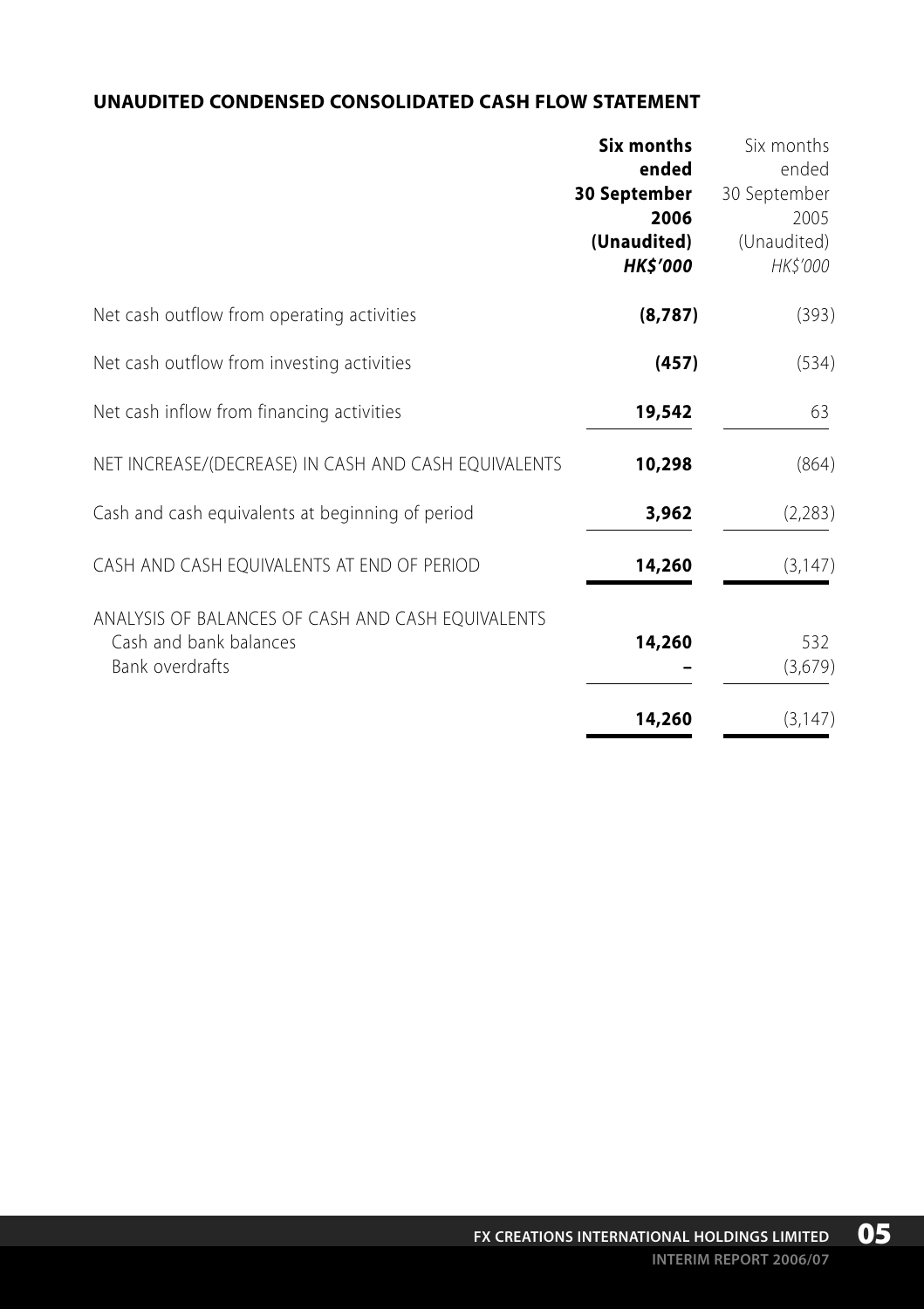## **UNAUDITED CONSOLIDATED STATEMENT OF CHANGES IN EQUITY**

*For the six months ended 30 September 2006*

|                                                                                                                 | Issued share<br>capital<br>(Unaudited)<br>HK\$'000               | Share<br>premium<br>(Unaudited)<br>HK\$'000               | Accumulated<br>losses<br>(Unaudited)<br>HK\$'000        | Total<br>(Unaudited)<br>HK\$'000                 | Minority<br>interests<br>(Unaudited)<br>HK\$'000              | Total<br>(Unaudited)<br>HK\$'000                 |
|-----------------------------------------------------------------------------------------------------------------|------------------------------------------------------------------|-----------------------------------------------------------|---------------------------------------------------------|--------------------------------------------------|---------------------------------------------------------------|--------------------------------------------------|
| At 1 April 2005                                                                                                 | 4,000                                                            | 13,703                                                    | (5,896)                                                 | 11,807                                           |                                                               | 11,807                                           |
| Net loss for the period                                                                                         |                                                                  |                                                           | (57)                                                    | (57)                                             |                                                               | (57)                                             |
| At 30 September 2005                                                                                            | 4,000                                                            | 13,703                                                    | (5,953)                                                 | 11,750                                           |                                                               | 11,750                                           |
|                                                                                                                 | <b>Issued share</b><br>capital<br>(Unaudited)<br><b>HK\$'000</b> | <b>Share</b><br>premium<br>(Unaudited)<br><b>HK\$'000</b> | Accumulated<br>losses<br>(Unaudited)<br><b>HK\$'000</b> | <b>Total</b><br>(Unaudited)<br><b>HK\$'000</b>   | <b>Minority</b><br>interest<br>(Unaudited)<br><b>HK\$'000</b> | <b>Total</b><br>(Unaudited)<br><b>HK\$'000</b>   |
| At 1 April 2006<br>Issue of new shares<br>Issuing costs<br>Exercise of share options<br>Net loss for the period | 4,605<br>2,493<br>381                                            | 14,918<br>12,465<br>(1, 153)<br>5,829                     | (11, 255)<br>(1, 467)                                   | 8,268<br>14,958<br>(1, 153)<br>6,210<br>(1, 467) | 80<br>(80)                                                    | 8,348<br>14,958<br>(1, 153)<br>6,210<br>(1, 547) |
| At 30 September 2006                                                                                            | 7,479                                                            | 32,059                                                    | (12, 722)                                               | 26,816                                           |                                                               | 26,816                                           |

*Notes:*

#### **1. GENERAL INFORMATION**

The Company was incorporated in the Cayman Islands on 10 January 2002 as an exempted company with limited liability under the Companies Law (2001 Second Revision) of the Cayman Islands. The address of its registered office is Cricket Square, Hutchins Drive, P.O. Box 2681, Grand Cayman KY 1-1111, Cayman Islands.

The principal activity of the Company is investment holding. The subsidiaries are principally engaged in the retail and wholesale of bags and accessories. The bags sold by the Group consist principally of business bags, sports bags, backpacks, handbags and wallets. The accessories sold by the Group include belts, watches, spectacles and umbrellas. There were no significant changes in the nature of the Group's principal activities during the period.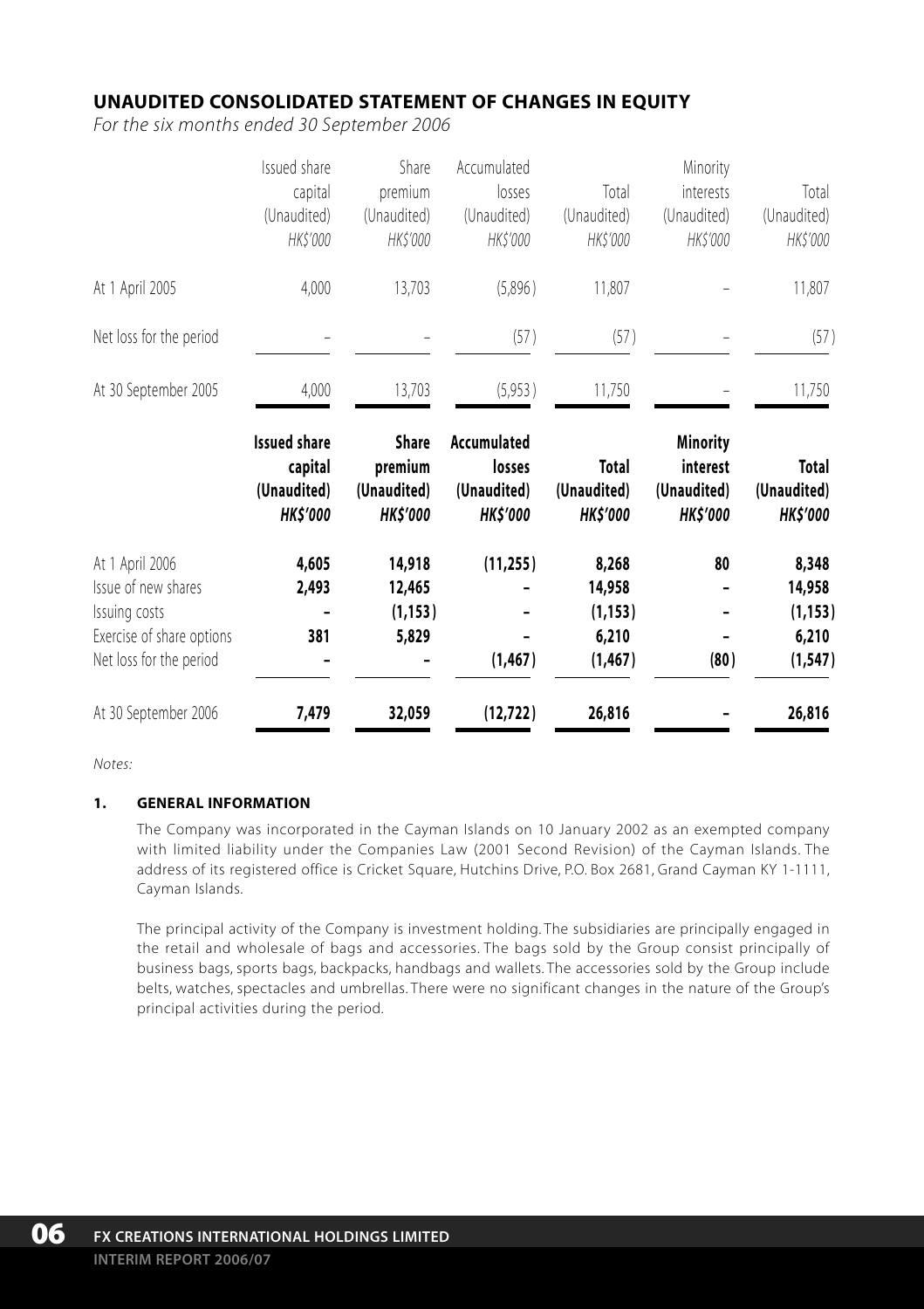#### **2. BASIS OF PREPARATION**

The unaudited condensed consolidated financial statements have been prepared under the historical cost convention and in accordance with the Hong Kong Accounting Standard 34 (HKAS 34) "Interim Financial Reporting" by the Hong Kong Institute of Certified Public Accountants (the "HKICPA"), the accounting principles generally accepted in Hong Kong, the disclosure requirements of the Hong Kong Companies Ordinance and the Rules Governing the Listing of Securities on the Growth Enterprise Market of the Stock Exchange of Hong Kong Limited. The accounting policies adopted in preparation of the unaudited results are consistent with those used in the annual financial statements of the Group for the year ended 31 March 2006.

All significant transactions and balances within the Group have been eliminated on consolidation.

#### **3. PRINCIPAL ACCOUNTING POLICIES**

The condensed consolidated financial statements have been prepared under the historical cost basis except for certain properties and financial instruments which are measured at fair value, as appropriate.

The accounting policies used in the condensed consolidated financial statements are consistent with those followed in the preparation of the Company's audited annual financial statements for the year ended 31 March 2006.

In the current interim period, the Company has applied, for the first time, a number of new standards, amendments and interpretations (new "HKFRSs") issued by the HKICPA, which are effective for accounting periods beginning either on or after 1 December 2005 or 1 January 2006. The adoption of the new HKFRSs had no material effect on how the results for the current or prior accounting periods have been prepared and presented. Accordingly, no prior period adjustment has been required.

The Company has not early applied the following new standards, amendments and interpretations that have been issued. The Group has commenced considering the potential impact of the new HKFRS but is not yet in a position to determine whether these HKFRS would have a significant impact on how its results of operations and financial position are prepared and presented. These HKFRS may result in changes in the future as to how the results and financial position are prepared and presented.

| HKAS 1 (Amendment) | Capital disclosures <sup>1</sup>                                                                                     |
|--------------------|----------------------------------------------------------------------------------------------------------------------|
| <b>HKFRS 7</b>     | Financial instruments: Disclosures <sup>1</sup>                                                                      |
| HK(IFRIC)-INT 7    | Applying the restatement approach under HKAS 29 "Financial Reporting<br>in Hyperinflationary Economies" <sup>2</sup> |
| HK(IFRIC)-INT 8    | Scope of HKFRS 2 <sup>3</sup>                                                                                        |
| HK(IFRIC)-INT 9    | Reassessment of Embedded Derivatives <sup>4</sup>                                                                    |

<sup>1</sup> Effective for annual periods beginning on or after 1 January 2007.

- <sup>2</sup> Effective for annual periods beginning on or after 1 March 2006.<br> **Effective for annual periods beginning on or after 1 May 2006.**
- Effective for annual periods beginning on or after 1 May 2006.
- <sup>4</sup> Effective for annual periods beginning on or after 1 June 2006.

**07**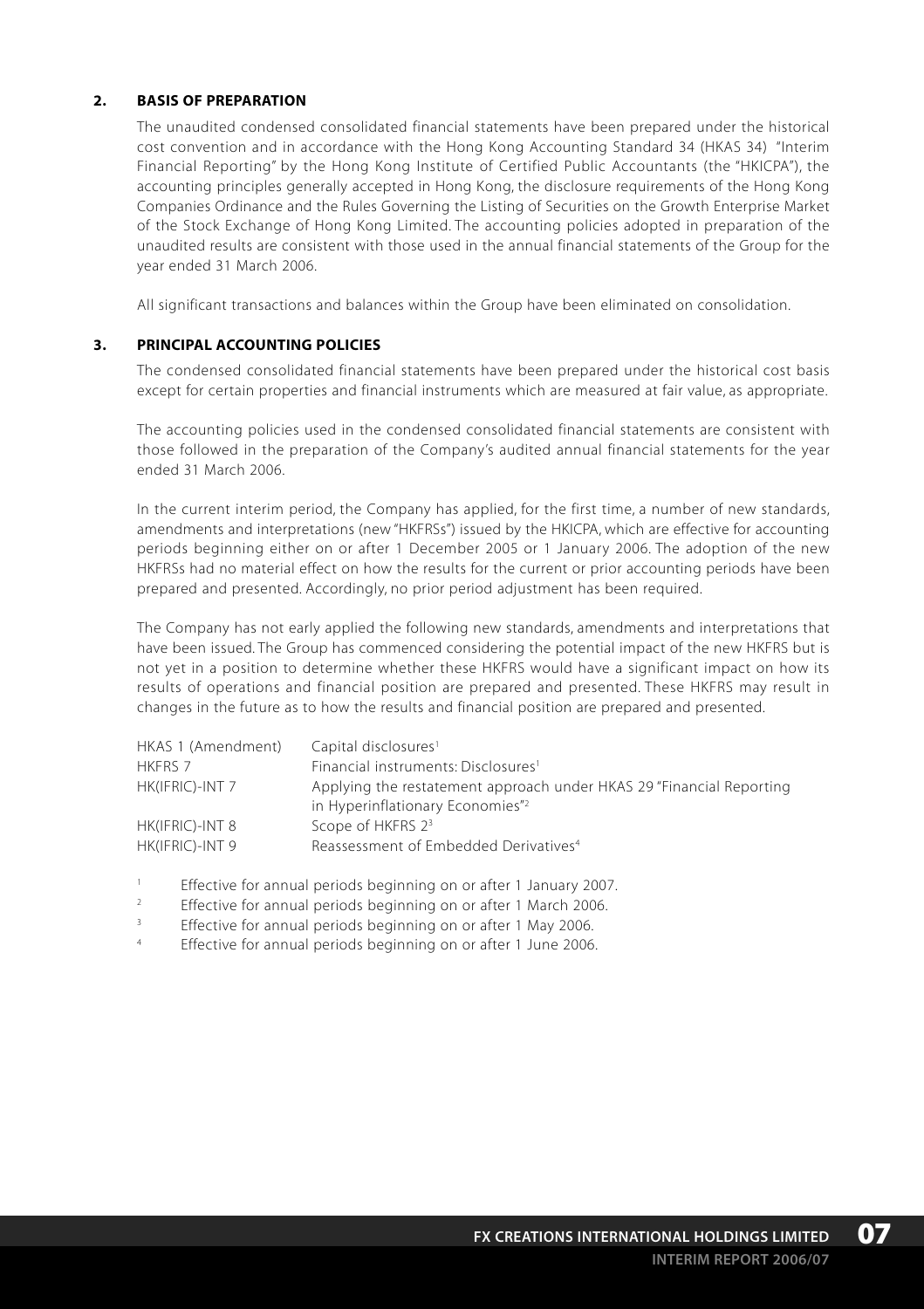#### **4. TURNOVER AND SEGMENT INFORMATION**

Turnover represents the aggregate of the net invoiced value of goods sold, after allowances for returns and trade discounts.

The Group's operating businesses are structured and managed separately, according to the nature of their operations and the products and services they provided. Each of the Group's business segments represents a strategic business unit that offers products and services which are subject to risks and returns that are different from those of other business segments. Details of the business segments are summarised as follows:

- (a) the retail segment represents the selling of bags and accessories via retail shops and department store counters;
- (b) the wholesale segment represents the selling of bags and accessories via agents and distributors; and
- (c) the corporate segment represents investment holding.

#### **(a) Business segments**

The following tables present revenue, results and certain assets, liabilities and expenditure information for the Group's business segments.

|                                                    | Six months ended 30 September         |                                 |                                       |                                 |                                       |                                 |                                       |                                 |  |
|----------------------------------------------------|---------------------------------------|---------------------------------|---------------------------------------|---------------------------------|---------------------------------------|---------------------------------|---------------------------------------|---------------------------------|--|
|                                                    | Retail                                |                                 | Wholesale<br>Corporate                |                                 |                                       |                                 | Consolidated                          |                                 |  |
|                                                    | 2006<br>(Unaudited)<br><b>HKS'000</b> | 2005<br>(Unaudited)<br>HK\$'000 | 2006<br>(Unaudited)<br><b>HKS'000</b> | 2005<br>(Unaudited)<br>HK\$'000 | 2006<br>(Unaudited)<br><b>HKS'000</b> | 2005<br>(Unaudited)<br>HK\$'000 | 2006<br>(Unaudited)<br><b>HKS'000</b> | 2005<br>(Unaudited)<br>HK\$'000 |  |
| Segment revenue:<br>Sales to external<br>customers | 15,348                                | 21,490                          | 9,845                                 | 14,290                          |                                       |                                 | 25,193                                | 35,780                          |  |
| Segment results                                    | 1,161                                 | 3,421                           | 1,486                                 | 1,649                           | (4, 156)                              | (4,836)                         | (1,509)                               | 234                             |  |
| Finance costs                                      |                                       |                                 |                                       |                                 |                                       |                                 | (38)                                  | (291)                           |  |
| Loss before income tax<br>Income tax               |                                       |                                 |                                       |                                 |                                       |                                 | (1, 547)                              | (57)                            |  |
| Loss for the period                                |                                       |                                 |                                       |                                 |                                       |                                 | (1, 547)                              | (57)                            |  |
| <b>BALANCE SHEET</b>                               |                                       |                                 |                                       |                                 |                                       |                                 |                                       |                                 |  |
| ASSETS<br>Segment assets                           | 735                                   | 7,381                           | 6,253                                 | 12,785                          | 28,386                                | 5,405                           | 35,374                                | 25,571                          |  |
| Unallocated assets                                 |                                       |                                 |                                       |                                 |                                       |                                 |                                       |                                 |  |
| Total assets                                       |                                       |                                 |                                       |                                 |                                       |                                 | 35,374                                | 25,571                          |  |
| LIABILITIES<br>Segment liabilities                 |                                       | 2,578                           | 6,023                                 | 1,451                           | 2,535                                 | 9,671                           | 8,558                                 | 13,700                          |  |
| Unallocated liabilities                            |                                       |                                 |                                       |                                 |                                       |                                 |                                       |                                 |  |
| <b>Total liabilities</b>                           |                                       |                                 |                                       |                                 |                                       |                                 | 8,558                                 | 13,700                          |  |
| Other segment<br>information:<br>Depreciation      | 280                                   | 325                             | 240                                   | 481                             | 2                                     | 76                              | 522                                   | 882                             |  |
| Capital expenditure                                | 329                                   | 6                               |                                       |                                 |                                       | 71                              | 329                                   | 77                              |  |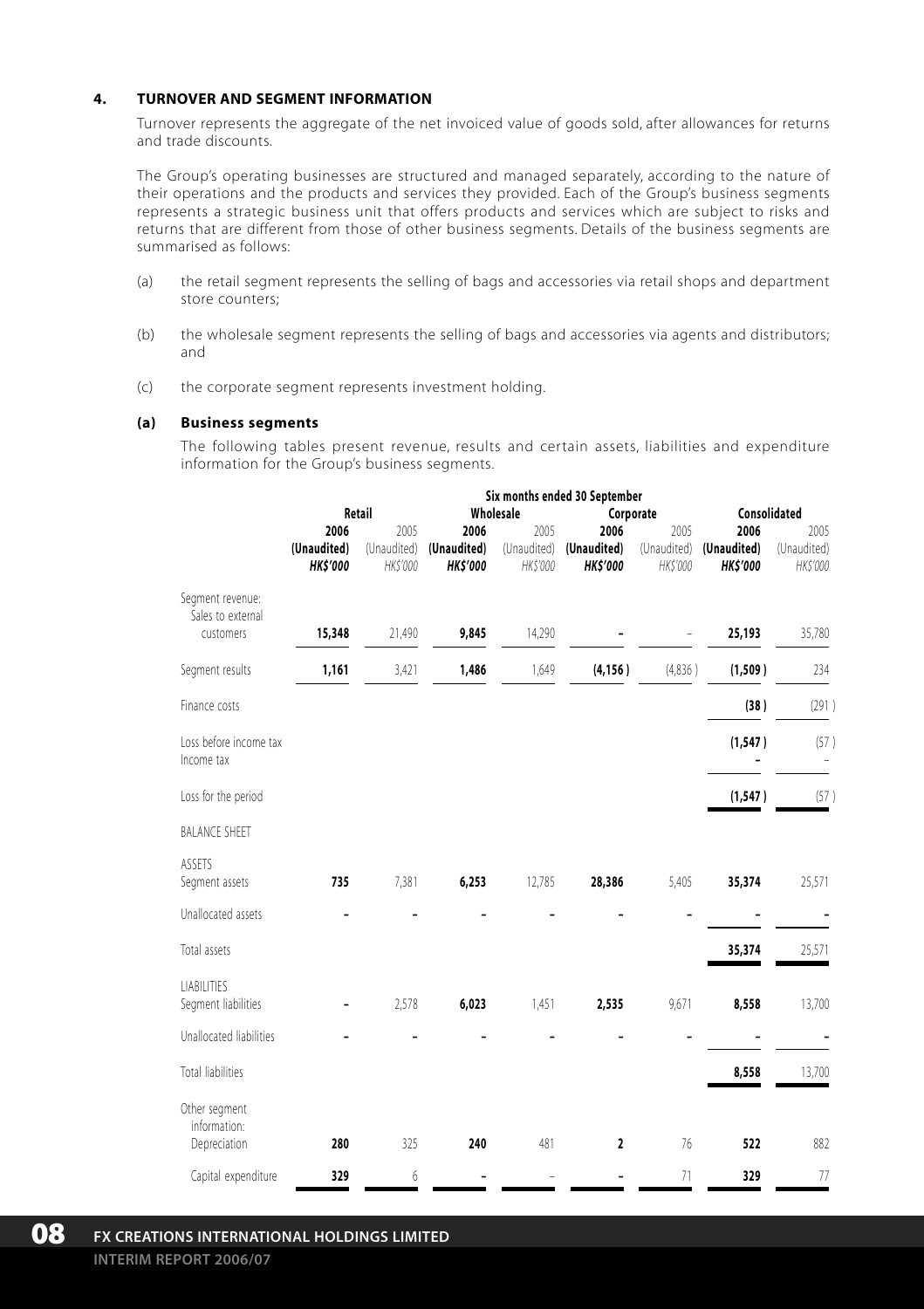#### **(b) Geographical segments**

The following table presents revenue, certain assets and expenditure information for the Group's geographical segments.

|                                                       |                                        |                                 |                                                                       |                  |                                                    |                  | Six months ended 30 September                      |                                 |                                       |                 |                                                    |                                 |
|-------------------------------------------------------|----------------------------------------|---------------------------------|-----------------------------------------------------------------------|------------------|----------------------------------------------------|------------------|----------------------------------------------------|---------------------------------|---------------------------------------|-----------------|----------------------------------------------------|---------------------------------|
|                                                       | <b>Hong Kong</b>                       |                                 | People's Republic<br>of China ("PRC")<br>(not including<br>Hong Kong) |                  | Taiwan                                             |                  | Singapore                                          |                                 | <b>Other</b>                          |                 | Consolidated                                       |                                 |
|                                                       | 2006<br>(Unaudited)<br><b>HK\$'000</b> | 2005<br>(Unaudited)<br>HK\$'000 | 2006<br>(Unaudited)<br><b>HKS'000</b>                                 | 2005<br>HK\$'000 | 2006<br>(Unaudited) (Unaudited)<br><b>HK\$'000</b> | 2005<br>HK\$'000 | 2006<br>(Unaudited) (Unaudited)<br><b>HK\$'000</b> | 2005<br>(Unaudited)<br>HK\$'000 | 2006<br>(Unaudited)<br><b>HKS'000</b> | 2005<br>HKS'000 | 2006<br>(Unaudited) (Unaudited)<br><b>HK\$'000</b> | 2005<br>(Unaudited)<br>HK\$'000 |
| Segment revenue:<br>Sales to<br>external<br>customers | 19,600                                 | 26,211                          | 3,113                                                                 | 2,409            | 1,062                                              | 5,922            | 1,231                                              | 1,026                           | 187                                   | 212             | 25,193                                             | 35,780                          |
| Other segment<br>information:<br>Segment assets       | 34,365                                 | 16,329                          |                                                                       | 5,290            | 1,009                                              | 3,918            |                                                    | 34                              |                                       |                 | 35,374                                             | 25,571                          |
| Capital<br>expenditure                                | 329                                    | 72                              |                                                                       |                  |                                                    | 5                |                                                    |                                 |                                       |                 | 329                                                | 77                              |

#### **5. LOSS BEFORE INCOME TAX**

The Group's loss before income tax is arrived at after charging the following:

|                                       | Six months ended<br>30 September |                | Three months ended<br>30 September |                |
|---------------------------------------|----------------------------------|----------------|------------------------------------|----------------|
|                                       | 2006                             | 2005           | 2006                               | 2005           |
|                                       | (Unaudited)                      | (Unaudited)    | (Unaudited)                        | (Unaudited)    |
|                                       | <b>HKS'000</b>                   | <b>HKS'000</b> | <b>HKS'000</b>                     | <b>HKS'000</b> |
| Interest on overdrafts and bank loans | 38                               | 291            | 16                                 | 149            |
| Depreciation                          | 522                              | 882            | 132                                | 456            |

### **6. INCOME TAX**

No provision for income tax has been made (three and six months ended 30 September 2005: Nil) as the Group has an estimated loss for Hong Kong income tax purposes in the current periods. Taxes on profits assessable in other jurisdictions have been calculated at the rates of tax prevailing in the places in which the Group operates, based on existing legislation, interpretation and practices in respect thereof.

Deferred tax had not been provided for the Group because the Group had no significant temporary differences at the balance sheet date (30 September 2005: Nil).

#### **7. LOSS PER SHARE**

The calculations of basic loss per share for the three and six months ended 30 September 2006 are based on the unaudited consolidated net loss attributable to equity holders for the three and six months ended 30 September 2006 of approximately HK\$522,000 and HK\$1,467,000 respectively (three and six months ended 30 September 2005: net loss attributable to equity holders of approximately HK\$57,000 and HK\$57,000 respectively) and on the weighted average number of 718,098,152 and 597,499,967 shares during the three and six months ended 30 September 2006 (three and six months ended 30 September 2005: 400,000,000 shares).

Diluted loss per share for the three and six months ended 30 September 2006 and the corresponding periods in 2005 have not been disclosed as no dilutive events existed during those periods.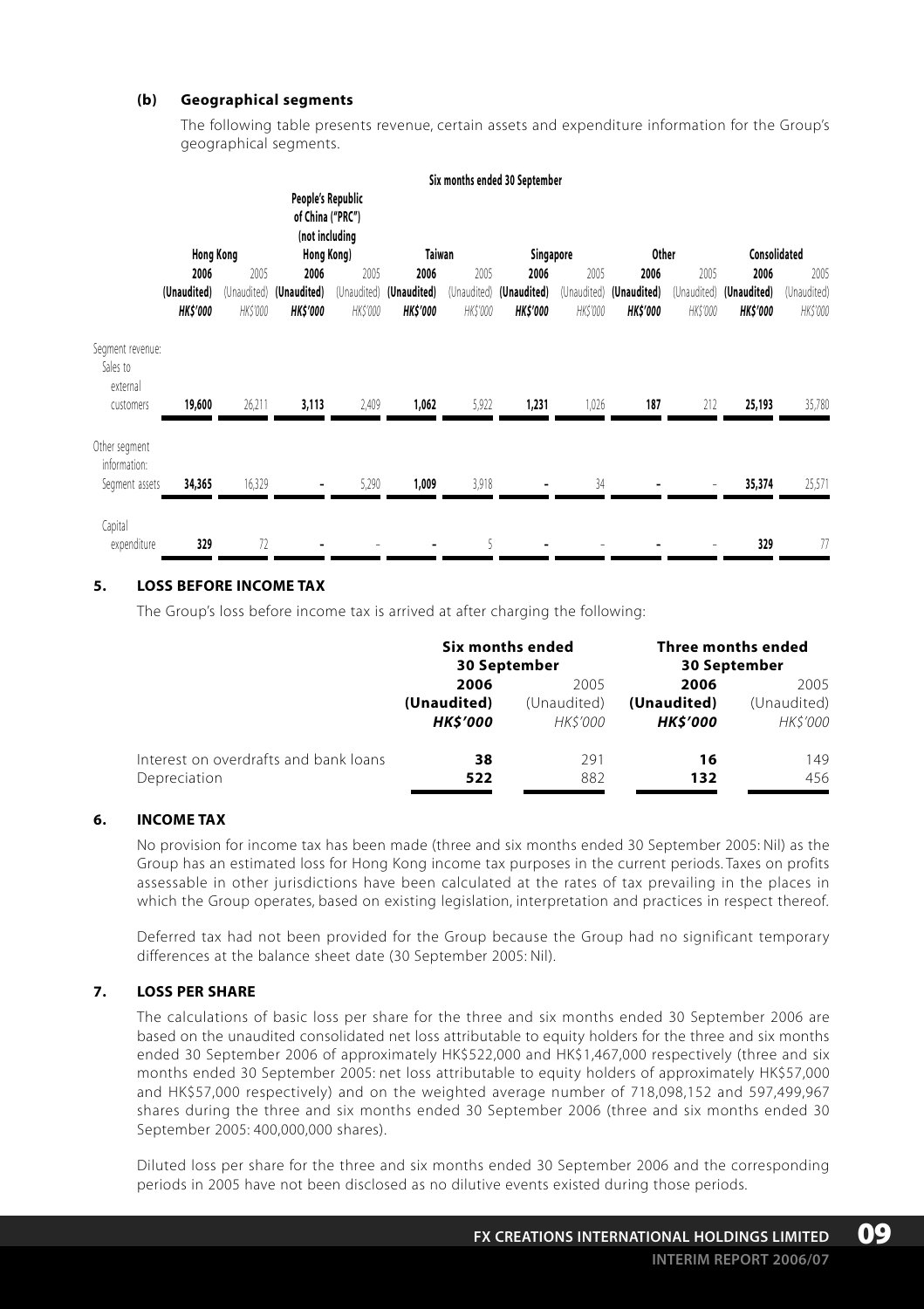#### **8. DIVIDEND**

The Board does not recommend the payment of an interim dividend for the six months ended 30 September 2006 (six months ended 30 September 2005: Nil).

#### **9. ACCOUNTS RECEIVABLE**

The Group's trading terms with its customers are mainly on credit, which generally have credit terms of up to 90 days (six months ended 30 September 2005: 90 days). The Group seeks to maintain strict control over its outstanding receivables to minimise credit risk. Overdue balances are reviewed regularly by senior management.

Aged analysis of the Group's accounts receivable as at the balance sheet dates based on the goods delivery date is as follows:

|                | 30 September    | 31 March        |
|----------------|-----------------|-----------------|
|                | 2006            | 2006            |
|                | (Unaudited)     | (Audited)       |
|                | <b>HK\$'000</b> | <b>HK\$'000</b> |
| Within 90 days | 2,401           | 3,485           |
| 91-180 days    | 1,254           | -               |
| 181-365 days   |                 |                 |
| Over 1 year    | 21              | 36              |
|                | 3,676           | 3,521           |

#### **10. ACCOUNTS PAYABLE**

Aged analysis of the Group's accounts payable as at the balance sheet dates based on the goods receipt date is as follows:

|                               | 30 September<br>2006<br>(Unaudited)<br><b>HK\$'000</b> | 31 March<br>2006<br>(Audited)<br><b>HK\$'000</b> |
|-------------------------------|--------------------------------------------------------|--------------------------------------------------|
| Within 90 days<br>91-180 days | 3,981<br>2,042                                         | 3,229<br>400                                     |
| 181-365 days<br>Over 1 year   | $\overline{\phantom{0}}$                               | -<br>51                                          |
|                               | 6,023                                                  | 3.680                                            |

**Value**

#### **11. SHARE CAPITAL**

|                                                                                                                                           | <b>Number of shares</b>                  | value<br>30 September<br>2006<br>(Unaudited)<br><b>HK'000</b> |
|-------------------------------------------------------------------------------------------------------------------------------------------|------------------------------------------|---------------------------------------------------------------|
| <b>Authorised</b><br>10,000,000,000 ordinary shares of HK\$0.01 each                                                                      | 10,000,000,000                           | 100,000                                                       |
| Issued and fully paid<br>At 1 April 2006<br>Issue of new shares on exercise of the share options<br>Issue of new shares on the open offer | 460.504.000<br>38,100,000<br>249,302,000 | 4,605<br>381<br>2.493                                         |
|                                                                                                                                           | 747.906.000                              | 7.479                                                         |

The Company has a share option scheme for Directors and eligible employees and consultants of the Group. There were no outstanding share options at the beginning and end of the period.

During the period, 38,100,000 share options were granted and exercised.

As a result of the exercise of the Company's share options and the open offer of new shares on the basis of one offer share for every two existing shares, additional 287,402,000 new ordinary shares were alloted and issued by the Company during six months ended 30 September 2006.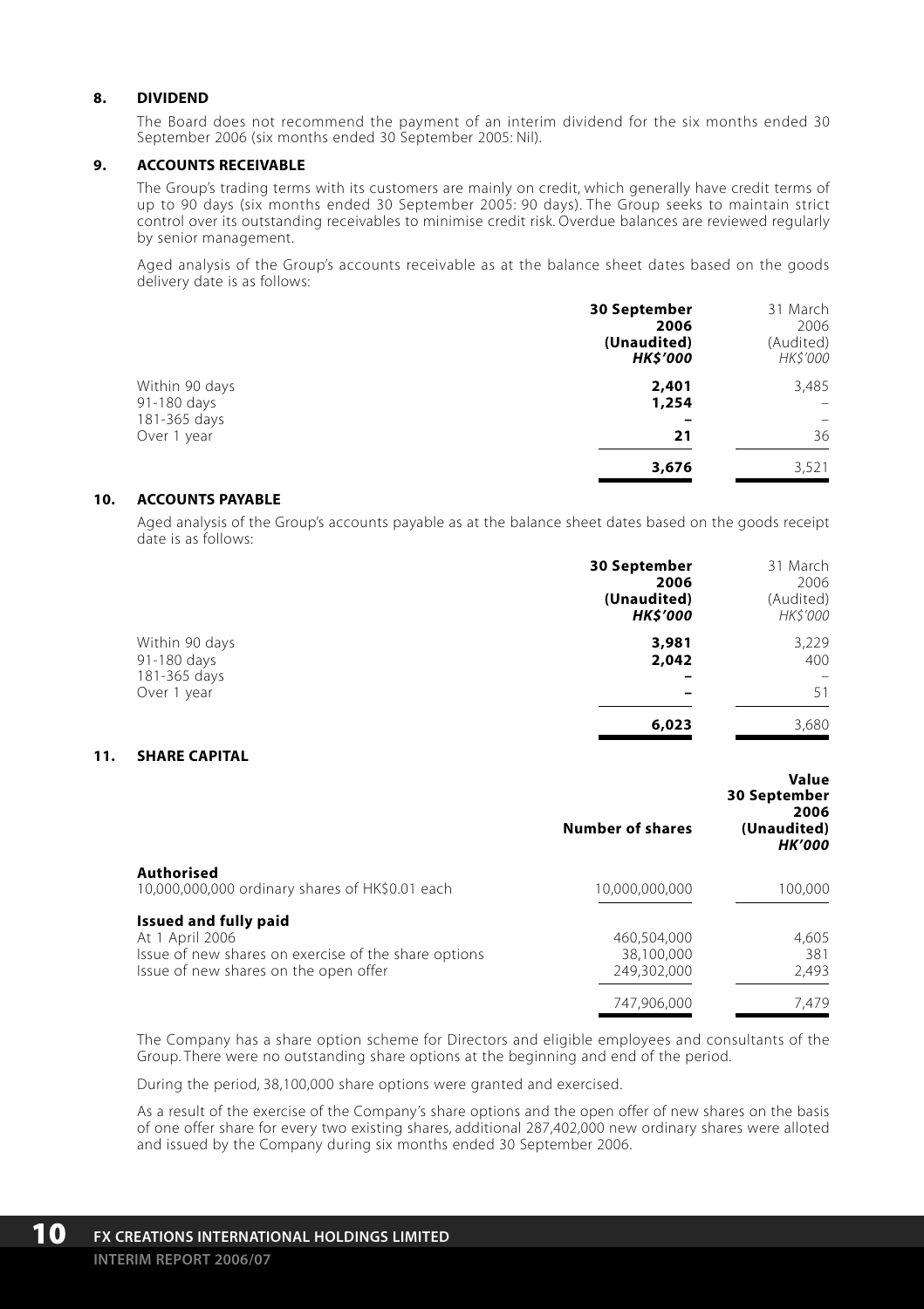# **MANAGEMENT DISCUSSION AND ANALYSIS**

The Group is principally engaged in retail and wholesale of bags and accessories under its **FX CREATIONS** brandname. The bags sold by the Group consist principally of business bags, sport bags, backpacks, handbags and wallets. The accessories sold by the Group include belts, watches, spectacles and umbrellas. Other brandnames of the Group include **USU, Annvu** and **dodi**.

The Group currently has agents or distributors in the PRC, Taiwan, Singapore, Malaysia, Indonesia, Thailand, Australia, New Zealand, Korea, Japan and European markets.

The Group continued to identify potential agents in Thailand and Korea. To date, no agreement has been concluded.

## **FINANCIAL REVIEW**

## **Results**

During the six months ended 30 September 2006, the Group recorded a turnover of approximately HK\$25.2 million (six months ended 30 September 2005: approximately HK\$35.8 million), a decrease of approximately 29.6% compared to the corresponding period in previous year. The turnover for the six months ended 30 September 2006 comprised retail sales and wholesale sales which accounted for approximately 61% and 39% (six months ended 30 September 2005: approximately 60% and 40%) of the total turnover respectively. As at 30 September 2006, the Group had 16 (31 March 2006: 12) retail outlets in Hong Kong which consisted of 10 (31 March 2006: 9) retail shops and 6 (31 March 2006: 3) department store counters.

The decrease in turnover was attributable to the decrease in both retail and wholesale sales. The Group recorded decrease in retail sales, both in Hong Kong and Taiwan, in the six months ended 30 September 2006 compared to the corresponding period in previous year. Retail sales in Hong Kong decreased by approximately 25% whereas retail sales in PRC increased by approximately 29% during the period under review compared to previous corresponding period. Wholesale sales decreased by approximately 31% in the six months ended 30 September 2006 compared to the corresponding period in previous period.

The gross profit margin remained relatively stable at approximately 47%–49% for the six months ended 30 September 2006 and 2005.

Selling and distribution costs decreased by approximately 27.6% in the period under review due to decrease in various expenses, e.g. sales staff salaries and rentals, as less retail outlets were opened. Administrative expenses decreased by approximately 7.8% in the period under review due to the strict control on the overhead expenses.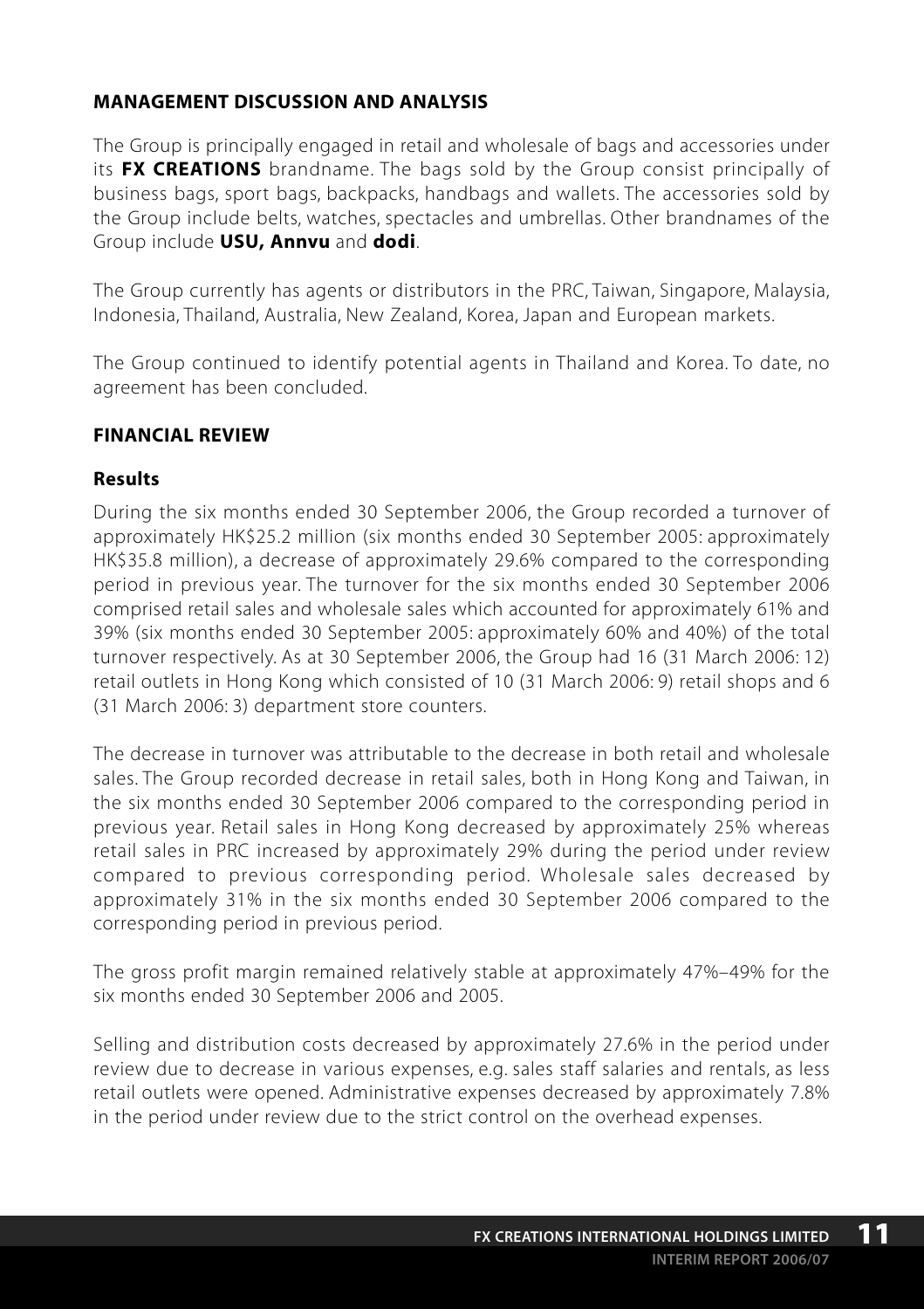# **Liquidity, financial resources and capital structure**

For the period under review, the Group financed its operations by its own working capital and bank borrowings which amounted to approximately HK\$0.5 million as at 30 September 2006 (31 March 2006: approximately HK\$1.0 million).

As at 30 September 2006, the Group had net current assets of approximately HK\$24.8 million (31 March 2006: approximately HK\$5.1 million) including cash and bank balances of approximately HK\$1.3 million (31 March 2006: approximately HK\$4.0 million) and bank deposits of approximately HK\$13 million (31 March 2006: Nil).

As at 30 September 2006, the gearing ratio (defined as the ratio between total borrowings and total assets) was approximately 0.01 (31 March 2006: approximately 0.03). The Group has no fixed interest bank borrowing. All the bank borrowings were denominated in HK Dollars.

As at 30 September 2006, the Group has outstanding bank borrowings of approximately HK\$0.5 million (31 March 2006: approximately HK\$1.0 million). The bank borrowings comprised secured bank loans of approximately HK\$0.5 million (31 March 2006: secured bank loans of approximately HK\$0.5 million and tax loan of approximately HK\$0.5 million).

# **Capital structure**

The shares of the Company were listed on the Growth Enterprise Market of the Stock Exchange of Hong Kong Limited ("GEM") on 21 May 2002.

On 26 May 2006, 38,100,000 share options were exercised and 38,100,000 ordinary shares were issued and allotted on 12 June 2006. As at 30 June 2006, the total issued share capital has been increased to 498,604,000 shares.

On 26 May 2006, the Company announced and proposed to raise approximately HK\$14.96 million before expenses, by way of an open offer of the new shares of not less than 232,552,000 and not more than 249,302,000 offer shares at a price of HK\$0.06 per offer share on the basis of one offer share for every two existing shares. Following the completion of the open offer on 12 July 2006, the total issued share capital has been increased to 747,906,000 shares.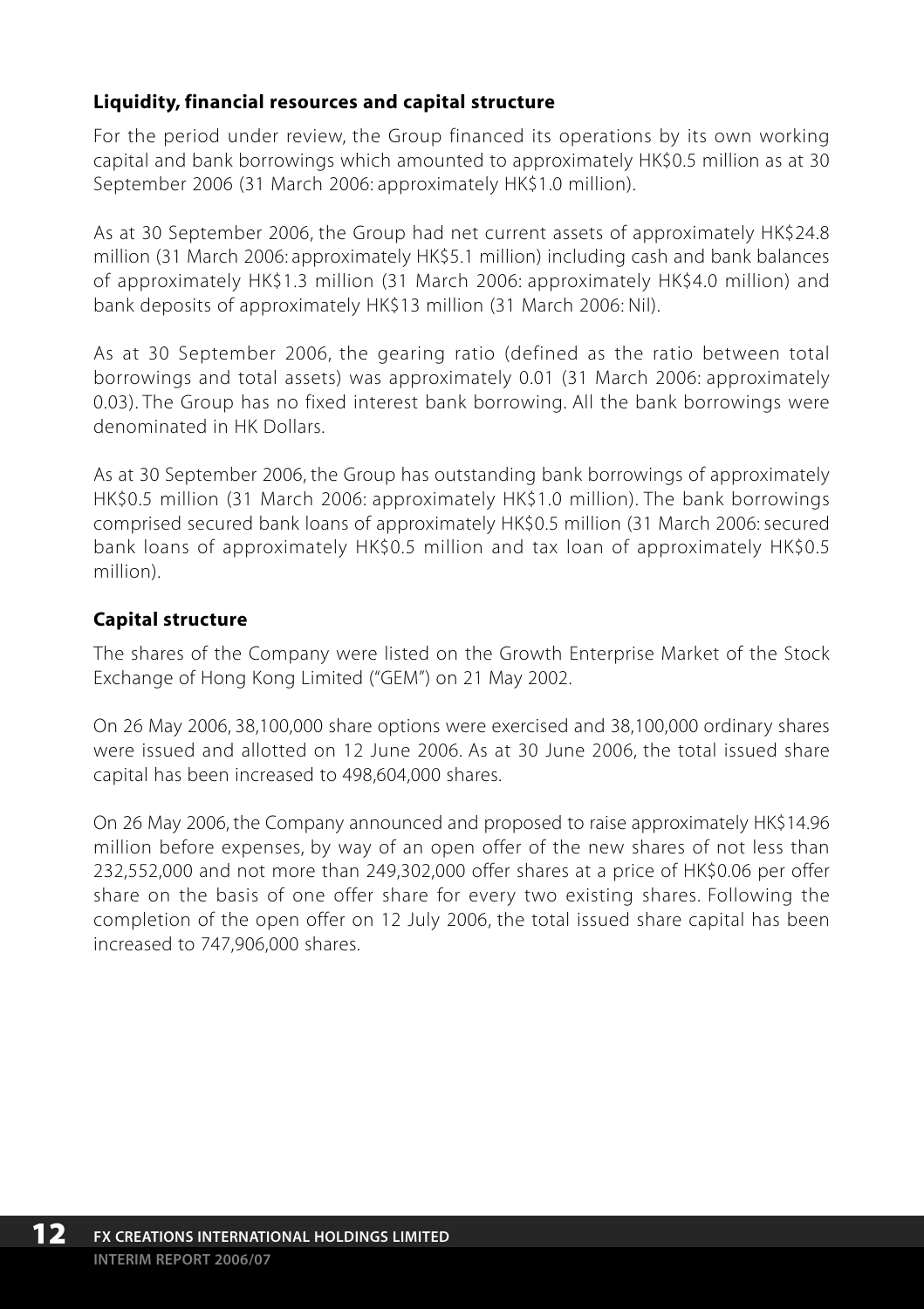# **Proposed acquisition**

On 2 June 2006, the Company announced that the Company entered into the memorandum of understanding ("MOU") with Richport Assets Limited ("Richport Assets") and Mr. Lui Shu Kwan ("Mr. Lui"), the ultimate beneficial owner of the Richport Assets in relation to the Proposed Acquisition ("Proposed Acquisition") of the whole or part of the equity interests held by Mr. Lui and Richport Assets by the Company.

Richport Assets has secured an exclusive distribution rights in relation to the sale and distribution of funeral products and services on a world-wide basis.

An amount of HK\$6,000,000 was paid by the Company to Richport Assets as earnest money. If no legally binding formal agreement has been entered into on or before 31 December 2006, the sum will be refundable to the Company in full without interest within three business days.

Details of the MOU have been set out in the announcements of the Company dated 2 June 2006 and 29 September 2006.

## **Events after the balance sheet date**

On 23 October 2006, the Group entered into the Acquisition Agreement ("Acquisition Agreement") with Ms. Leung Sui Ping, Heidi, Mr. Yip Yung Kan and Mr. Yip Yuk Tong (together the "Vendors"), pursuant to which the Vendors agreed to sell, and the Group had conditionally agreed to acquire 100% interest in Maxitech System Company Limited which is principally engaged in the trading and distribution of recycled computers and related accessories and the provision of information technology consultancy and related maintenance services in Hong Kong and the People Republic of China.

The total consideration of HK\$8,500,000 is to be satisfied (i) as to HK\$2,754,000 by the issue of the consideration shares by the Group to the Vendors; and (ii) as to the remaining balance of HK\$5,746,000 in cash by the Group to the Vendors. Further details of the transactions have been set out in the announcement dated 24 October 2006.

## **Material acquisition or disposal of subsidiaries and affiliated companies**

There was no material acquisition or disposal of subsidiaries and affiliated companies during the six months ended 30 September 2006.

# **Contingent liabilities**

The Group had no material contingent liabilities as at 30 September 2006.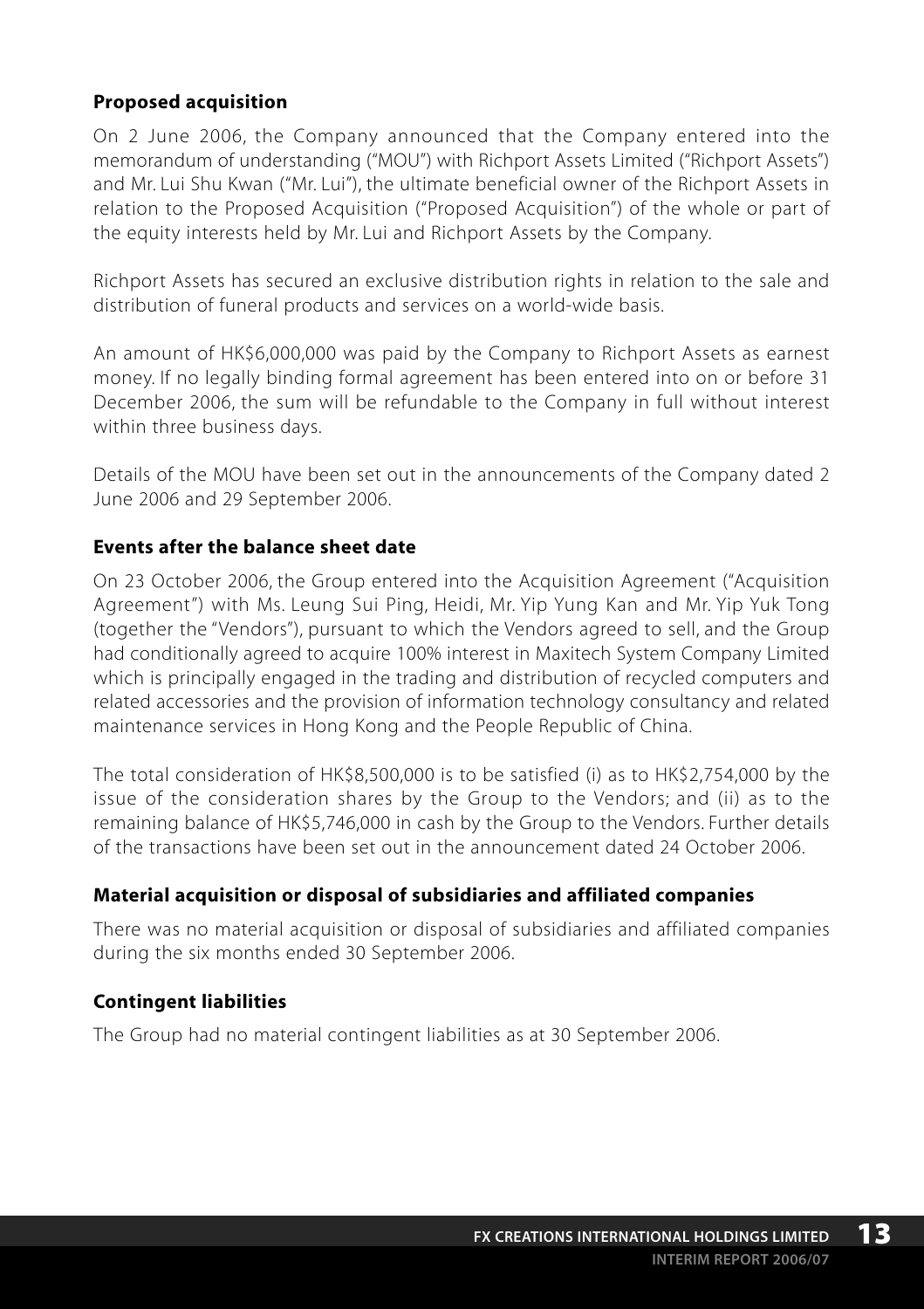## **Lease and contracted commitments**

The Group leases certain of its office premises, warehouses, retail shops and department store counters under non-cancellable operating lease arrangements with lease terms ranging from one to three years.

At 30 September 2006, the Group had total future minimum lease payments in respect of non-cancellable operating leases falling due as follows:

|                                                 | <b>30 September</b>            | 31 March                    |
|-------------------------------------------------|--------------------------------|-----------------------------|
|                                                 | 2006                           | 2006                        |
|                                                 | (Unaudited)<br><b>HK\$'000</b> | (Audited)<br><b>HKS'000</b> |
| Land and buildings expiring:<br>Within one year | 6,505                          | 6,165                       |
| In the second to fifth years, inclusive         | 4,532                          | 3,905                       |
|                                                 | 11,037                         | 10.070                      |

Save for the above commitment, as at 30 September 2006, neither the Group nor the Company had any other significant commitments.

## **Foreign exchange exposure**

The Group's income and expenditure during the six months ended 30 September 2006 were denominated in United States ("US") dollars, HK dollars and New Taiwanese ("NT") dollars, and most of the assets and liabilities as at 30 September 2006 were denominated in HK dollars and NT dollars. Accordingly, the Board is of the view that, to certain extent, the Group is exposed to foreign currency exchange risk. For the US dollars foreign exchange exposure, the Board believes the exposure is small as the exchange rate of US dollars to HK dollars is comparatively stable. However, the Group is exposed to NT dollars foreign exchange exposure and fluctuation of exchange rates of NT dollars against HK dollars could affect the Group's results of operations. During the period under review, no hedging transaction or arrangement was made.

# **Treasury policies**

The Group adopts a conservative approach towards its treasury policies. The Group strives to reduce exposure to credit risk by performing ongoing credit evaluations of the financial conditions of its customers. To manage liquidity risk, the Board closely monitors the Group's liquidity position to ensure that the liquidity structure of the Group's assets, liabilities and commitments can meet its funding requirements.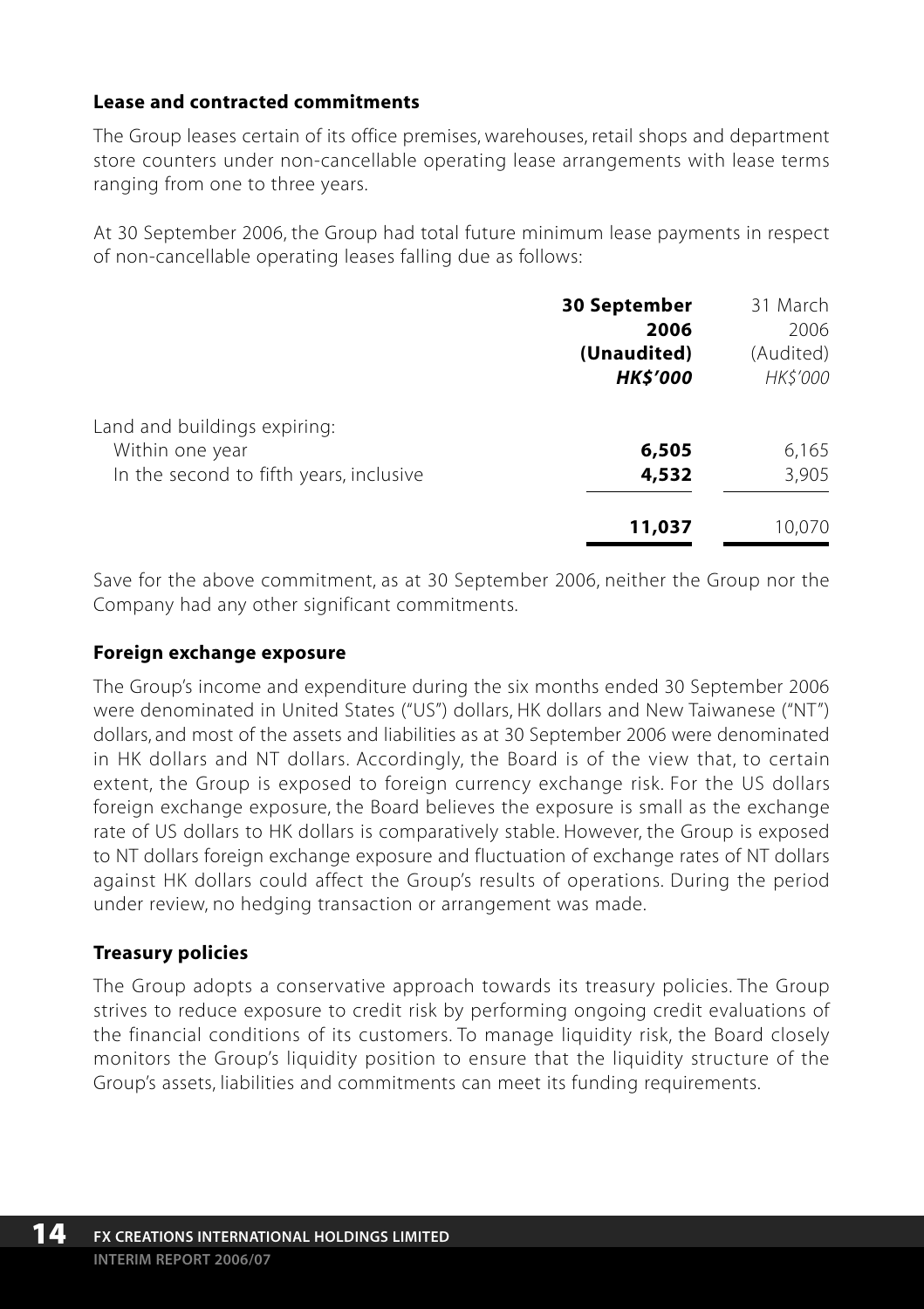# **Segment information**

### *Business segments*

### Retail sales

Retail sales decreased by approximately 28.6%, as compared to the corresponding period in previous year, to approximately HK\$15.3 million (six months ended 30 September 2005: approximately HK\$21.5 million). The decrease was mainly attributed to the decrease in the level of sales in the retail outlets in Hong Kong.

### Wholesale sales

Wholesale sales comprised sales to agents and sales to distributors.

Wholesale sales decreased by approximately 31.1%, as compared to the corresponding period in previous year, to approximately HK\$9.8 million (six months ended 30 September 2005: approximately HK\$14.3 million). The decrease was mainly attributed to the decrease in quantity sold to new and existing agents and distributors.

### *Geographical segments*

For the six months ended 30 September 2006, sales in Hong Kong decreased by approximately 25.2% compared to the corresponding period in previous year. The decrease was attributed to the decrease in both retail and wholesale sales in Hong Kong.

For the six months ended 30 September 2006, sales in the PRC increased by approximately 29.2% compared to the corresponding period in previous year. The increase was mainly attributed to the increase in quantity sold to the Group's agents in the PRC.

For the six months ended 30 September 2006, sales to Taiwan decreased by approximately 82.1% compared to the corresponding period in previous year. The decrease was mainly attributed to the decrease in the level of sales and close-down of the retail outlets in Taiwan.

For the six months ended 30 September 2006, sales to Singapore increased by approximately 20.0% compared to the corresponding period in previous year. The increase was mainly attributed to the increase in quantity sold to the Group's agent in Singapore due to an improved retail market generally in Singapore.

For the six months ended 30 September 2006, sales to other countries decreased by approximately 11.8% compared to the corresponding period in previous year. The decrease was mainly attributed to the decrease in orders from Japan and the Philippines.

Please also refer to note 4 to the unaudited results of this report for details of business and geographical segments.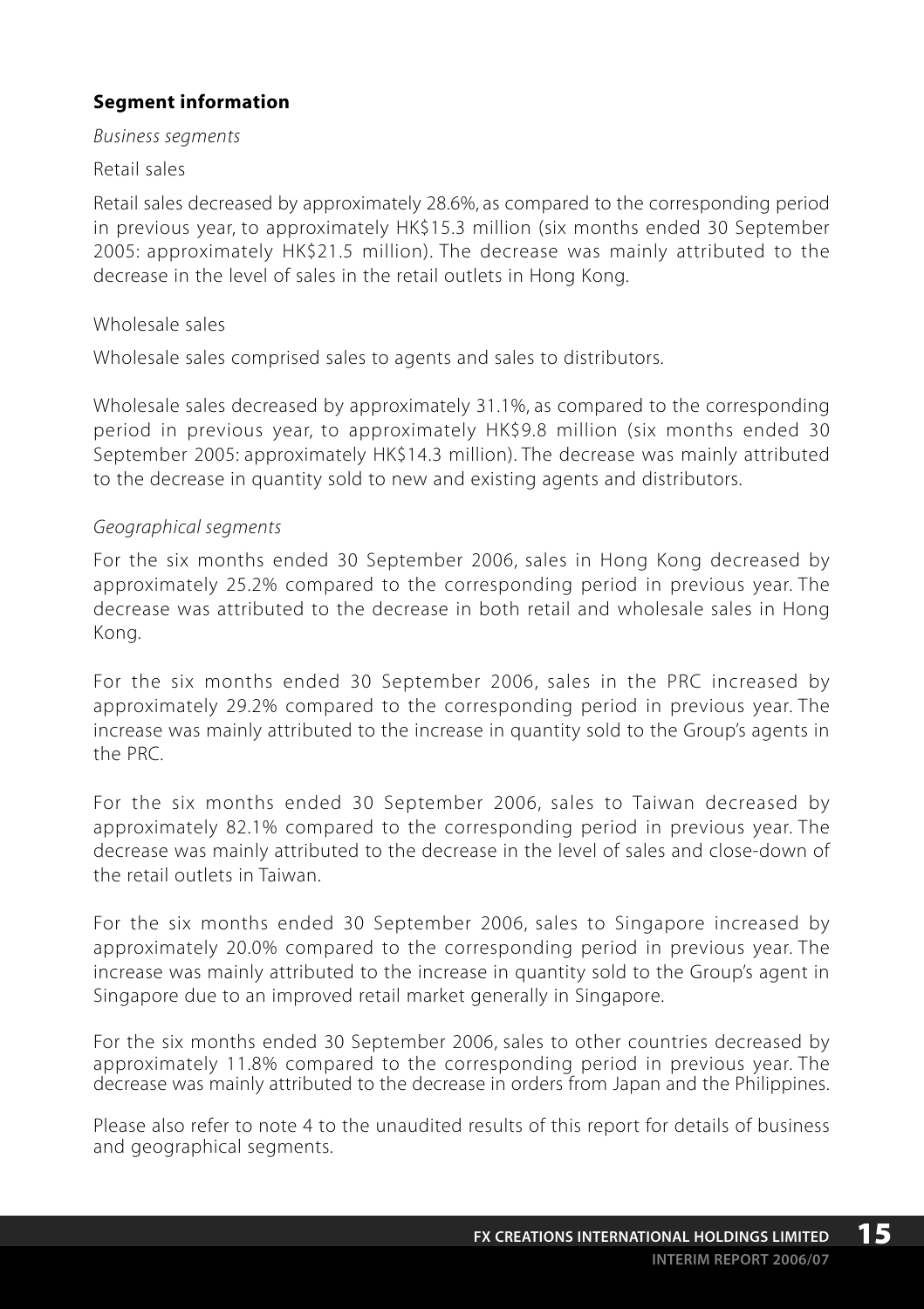## **Employees and remuneration policies**

As at 30 September 2006, the Group had 87 (31 March 2006: 80) employees, including directors. Total staff costs (including directors' emoluments) were approximately HK\$4.6 million in the six months ended 30 September 2006 as compared to approximately HK\$6.4 million in the six months ended 30 September 2005. Remuneration is determined with reference to market terms and the performance, qualification and experience of individual employee. Year-end bonus based on individual performance will be paid to employees as recognition of and reward for their contributions. Other benefits include contributions to statutory mandatory provident fund scheme to its employees in Hong Kong and share option scheme.

# **BUSINESS REVIEW AND PROSPECTS**

During the six months ended 30 September 2006, the Group recorded an decrease in turnover of approximately 29.6% as compared to the corresponding period in previous year. The decrease was attributed to the decrease in both retail and wholesale sales.

The Group views the prospects of its business as challenging as the Group is experiencing rental and costs increases in Hong Kong while sales have not increased at the same percentage due to a more competitive business environment. Nevertheless, the Group is continuing to introduce new designs and products while maintaining cost control measures to remain competitive. To expand its sales network and to streamline its operations and resources, the Group is looking for new franchisees to operate the Group's retail network in Hong Kong. On the wholesale side, the Group is continuing to look for new agents in new countries as well as working more closely with the existing agents.

The Group continued to conduct various marketing and promotion activities including advertising campaigns such as billboards, brochures and road shows to promote the Group's profile and the FX CREATIONS members club. The Group also participated in promotion activities with credit card issuers, retail chain store and television programme to promote and strengthen its brand loyalty.

To seek more business opportunities and to maximize return to the Group in the long run, the Group entered into a memorandum of understanding with independent third parties on 2 June 2006 in respect of an acquisition of the whole or part of the equity interests of a company which has secured an exclusive distribution rights in relation to the sale and distribution of funeral related products and services on a worldwide basis.

Furthermore, on 23 October 2006, the Group entered into the acquisition agreement with independent third parties in respect of an acquisition of the entire equity interest of a company which is principally engaged in the trading and distribution of recycled computers and related accessories and the provision of information technology consultancy and related maintenance services in Hong Kong and the People's Republic of China.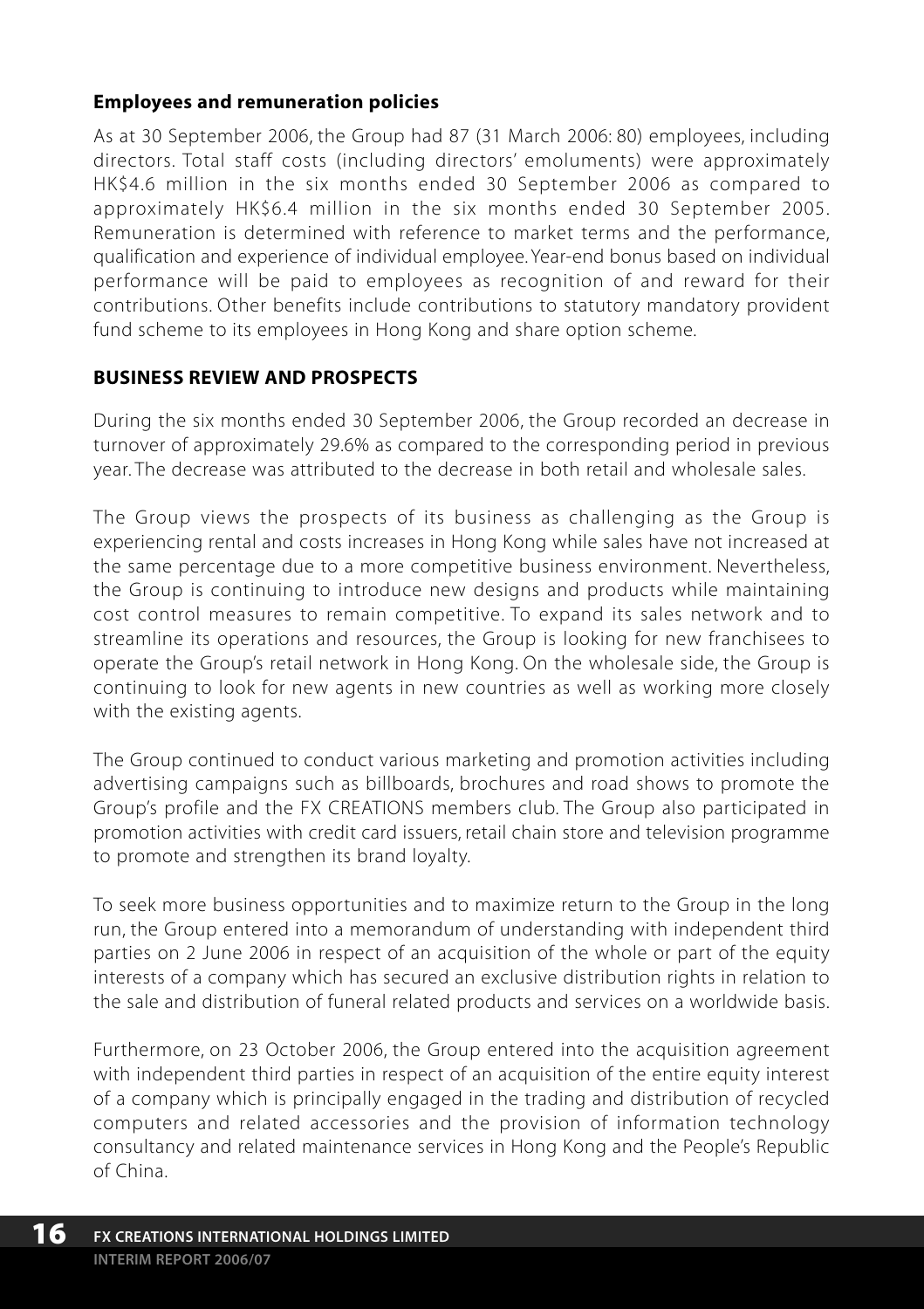Except for the above proposed investment and the acquisition, to improve its business further, the Group is looking for other business opportunities elsewhere to improve its financial performance and improve shareholders' returns.

## **DIRECTORS' INTERESTS IN SHARES**

As at 30 September 2006, the interests and short positions of the directors of the Company in the shares, underlying shares and debentures of the Company or any of its associated corporations (within the meaning of Part XV of the Securities and Futures Ordinance (Cap. 571, Laws of Hong Kong) ("SFO")) which were required to be notified to the Company and the Stock Exchange pursuant to Divisions 7 and 8 of Part XV of the SFO (including interests or short positions which they were taken or deemed to have under such provisions of the SFO) or as recorded in the register required to be kept by the Company under Section 352 of the SFO or otherwise notified to the Company and the Stock Exchange pursuant to the required standard of dealings by directors as referred to in Rule 5.46 of the GEM Listing Rules, were as follows:

|                             | <b>Type of interest</b> | Number of<br>shares held | <b>Percentage of</b><br>shareholding in<br>the Company<br>(%) |
|-----------------------------|-------------------------|--------------------------|---------------------------------------------------------------|
| Mr. Wong Wing Cheung, Peter | Corporate<br>(Note 1)   | 306,000,000              | 40.91                                                         |
| Mr. Chan Man Yin            | Personal                | 6,900,000                | 0.92                                                          |
| Mr. Chan Francis Ping Kuen  | Personal                | 6,900,000                | 0.92                                                          |

*Note:*

1. These shares are beneficially owned by Flyrich Resources Limited, a company wholly owned by Mr. Wong Wing Cheung, Peter.

Save as disclosed above, as at 30 September 2006, none of the directors had any other interests or short positions in any shares, underlying shares or debentures of the Company or any of its associated corporation (within the meaning of Part XV of the SFO) which were required to be notified to the Company and the Stock Exchange pursuant to Divisions 7 and 8 of Part XV of the SFO (including interests or short positions which they were taken or deemed to have under such provisions of the SFO), or which were required to be recorded in the register kept by the Company under Section 352 of the SFO or otherwise notified to the Company and the Stock Exchange pursuant to Rule 5.46 of the GEM Listing Rules.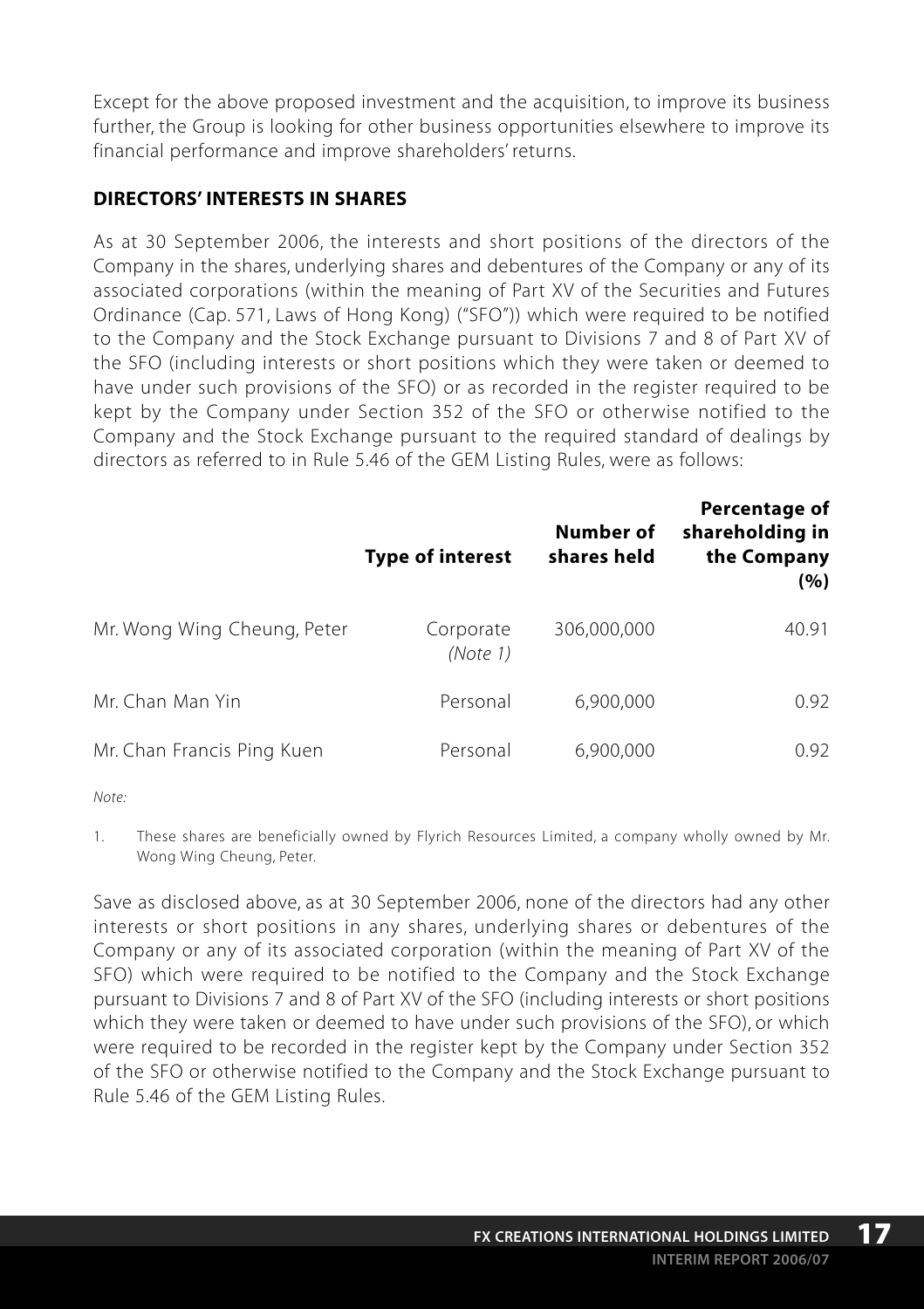# **SUBSTANTIAL SHAREHOLDERS' INTERESTS IN SHARES**

As at 30 September 2006, other than the interests of certain directors as disclosed under the section headed "Directors' interests in shares" above, the interests and short positions of persons in the shares and underlying shares of the Company which would fall to be disclosed to the Company under the provisions of Divisions 2 and 3 of Part XV of the SFO or, who is, directly or indirectly, interested in 10% or more of the nominal value of any class of share capital carrying rights to vote in all circumstances at general meetings of any other members of the Group, or substantial shareholders as recorded in the register of substantial shareholder required to be kept by the Company under Section 336 of the SFO were as follow:

| <b>Name</b>                 |          | Number of<br>shares held | Percentage of<br>shareholding<br>in the Company<br>(%) |
|-----------------------------|----------|--------------------------|--------------------------------------------------------|
| Flyrich Resources Limited   | (Note 1) | 306,000,000              | 40.91                                                  |
| Mr. Wong Wing Cheung, Peter | (Note 1) | 306,000,000              | 40.91                                                  |
| Sunny Wonders Limited       | (Note 2) | 204.000.000              | 27.28                                                  |
| Mr. Chan Poon Yau, Adrian   | (Note 2) | 204,000,000              | 27.28                                                  |

*Notes:*

- 1. These shares are beneficially owned by Flyrich Resources Limited, a company wholly owned by Mr. Wong Wing Cheung, Peter.
- 2. Sunny Wonders Limited, a company incorporated in the British Virgin Islands and wholly owned by Mr. Chan Poon Yau, Adrian, had a security interest in shares of the Company. Under the SFO, Mr. Chan Poon Yau, Adrian is deemed to be interested in such security shares.

Save as disclosed above, as at 30 September 2006, the directors of the Company were not aware of any other person (other than the directors of the Company) who had an interest or short position in the shares or underlying shares of the Company which would fall to be disclosed to the Company under the provisions of Divisions 2 and 3 of Part XV of the SFO or, who is, directly or indirectly, interested in 10% or more of the nominal value of any class of share capital carrying rights to vote in all circumstances at general meetings of any other members of the Group, or any other substantial shareholders whose interests or short positions were recorded in the register required to be kept by the Company under Section 336 of the SFO.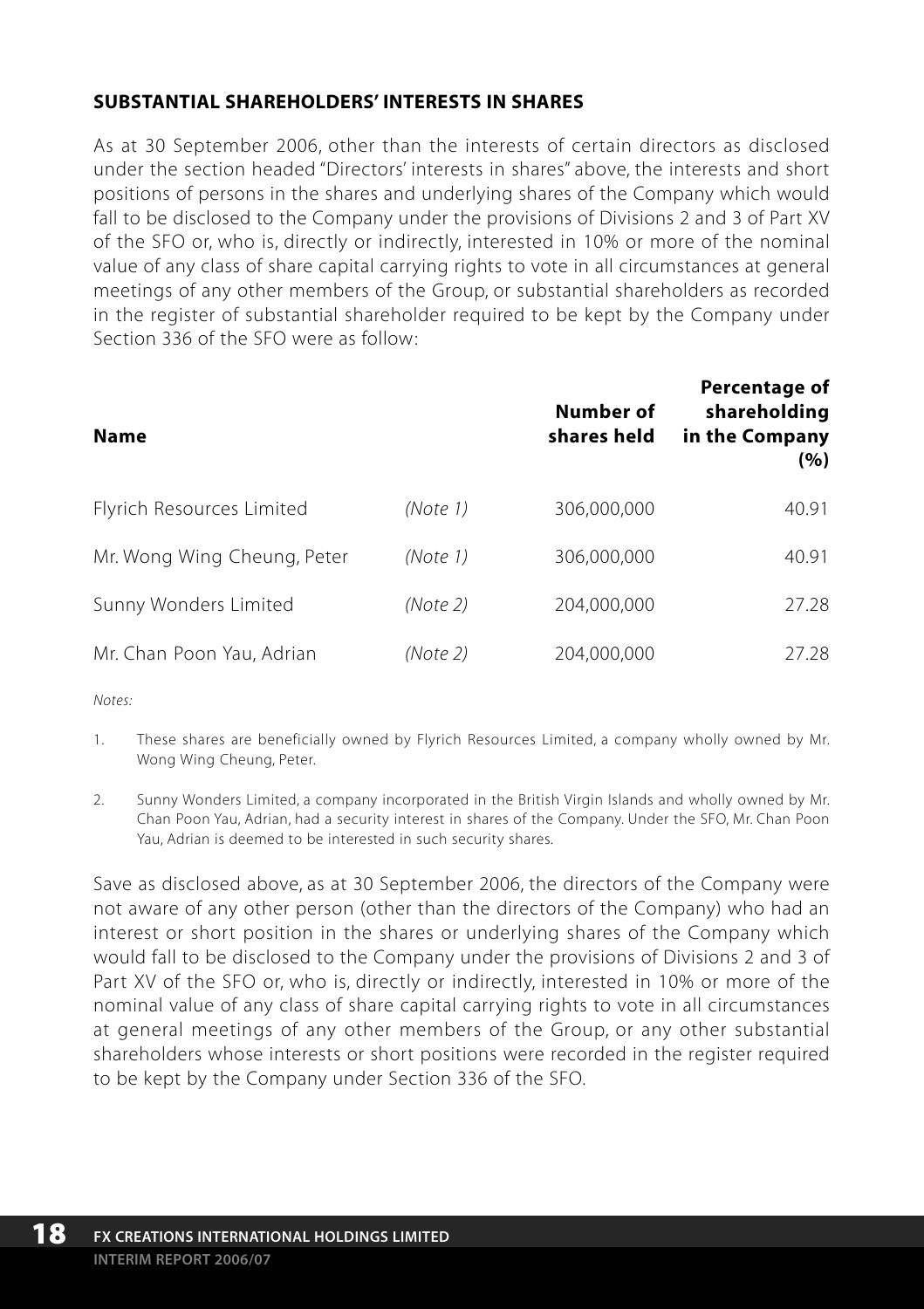# **SHARE OPTION SCHEME**

The Company adopted a share option scheme (the "Scheme") on 21 May 2002 pursuant to a written resolution of the Company. On 20 April 2006, options to subscribe for an aggregate of 38,100,000 shares at HK\$0.163 per share had been granted by the Company under the Scheme. On 26 May 2006, all the outstanding 38,100,000 share options were exercised. As at 30 September 2006, no share options granted under the Scheme were outstanding. Particulars and movements of the share options granted under the Scheme were as follows:

| <b>Categories of</b><br>grantees | Date of grant | <b>Exercisable Period</b> | <b>Exercise</b><br>price<br>per share<br><b>HKS</b> | Close price<br>at the date<br>of grant<br>HK\$ | Outstanding<br>as at<br>01/04/2006 | Granted<br>during<br>the period | <b>Exercised</b><br>during<br>the period | Outstanding<br>as at<br>30/09/2006 |
|----------------------------------|---------------|---------------------------|-----------------------------------------------------|------------------------------------------------|------------------------------------|---------------------------------|------------------------------------------|------------------------------------|
| <b>Directors</b>                 |               |                           |                                                     |                                                |                                    |                                 |                                          |                                    |
| Mr. Wong Wing Cheung,<br>Peter   | 20/4/2006     | 20/04/2006-21/04/2016     | 0.163                                               | 0.26                                           | ۰                                  | 4.600.000                       | (4.600.000)                              |                                    |
| Mr. Chan Man Yin                 | 20/4/2006     | 20/04/2006-21/04/2016     | 0.163                                               | 0.26                                           | ٠                                  | 4,600,000                       | (4,600,000)                              |                                    |
| Mr. Chan Francis<br>Ping Kuen    | 20/4/2006     | 20/04/2006-21/04/2016     | 0.163                                               | 0.26                                           | $\overline{\phantom{0}}$           | 4.600.000                       | (4.600.000)                              |                                    |
| <b>Employees</b>                 | 20/4/2006     | 20/04/2006-21/04/2016     | 0.163                                               | 0.26                                           | $\overline{\phantom{0}}$           | 8.100.000                       | (8,100,000)                              |                                    |
| <b>Consultants</b>               | 20/4/2006     | 20/04/2006-21/04/2016     | 0.163                                               | 0.26                                           | $\overline{\phantom{0}}$           | 16.200.000                      | (16.200.000)                             |                                    |

The directors consider that it is inappropriate to state the value of the options granted under the Scheme on the ground that certain crucial factors for such valuation are variables such as the expected volatility and interest rate, which cannot be reasonably determined at this stage. Any valuation of the share options based on speculation assumptions in respect of these variables would not be meaningful and would be misleading to the shareholders of the Company.

# **DIRECTORS' RIGHTS TO ACQUIRE SHARES OR SECURITIES**

Apart from as disclosed under the section headed "Directors' interests in shares" above, at no time since the incorporation of the Company were rights to acquire benefits by means of the acquisition of shares in or debentures of the Company or of any other body corporate granted to any directors or their respective spouse or children under 18 years of age, or were any such rights exercised by them; or was the Company, its holding company or any of its subsidiaries a party to any arrangements to enable the directors, their respective spouse or children under 18 years of age to acquire such rights in the Company or any other body corporate.

# **PURCHASE, REDEMPTION OR SALE OF THE LISTED SECURITIES OF THE COMPANY**

Neither the Company, nor any of its subsidiaries has purchased, redeemed or sold any of the Company's listed shares during the six months ended 30 September 2006.